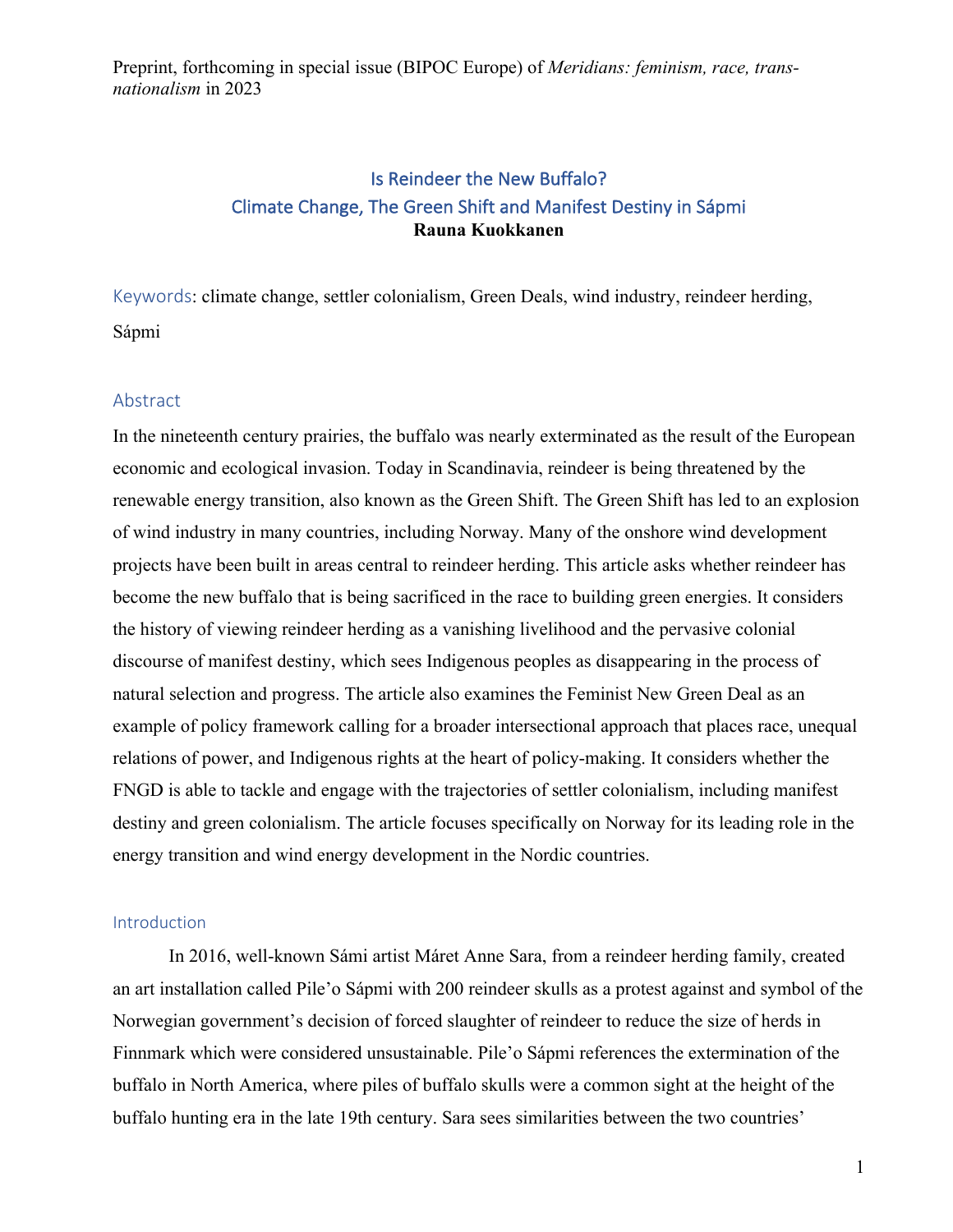policies; in the United States it was the white settlers' political strategy to destroy Indigenous peoples' source of living in that way, devastate them in order to access their lands (Skum 2021).

In the nineteenth century prairies, the buffalo was nearly exterminated as the result of the European economic and ecological invasion. For Indigenous peoples, the buffalo provided sustenance as the main source of food, and clothing. Tools and weapons made of buffalo bones. The same could be said about the reindeer for the Sámi people. Reindeer herding remains the backbone of Sámi culture even though not all Sámi are reindeer herders or own reindeer. In the past hundred years, the pressure of the settler colonial project of perpetual territorial acquisition has intensified in the Nordic countries. The reindeer pastures have continuously shrunk as reindeer herding as a livelihood is forced to make space to "competing land use practices" or "land use conflicts," as the common euphemisms go. Today, one of the threats to reindeer herding comes from the Green Shift and renewable energy transition, including the European Green Deal (2019) which aims to make Europe climate neutral by 2050. The Green Shift has led to an explosion of wind industry in many countries, including Norway. Many of the onshore wind development projects have been built in areas central to reindeer herding.

With a pledge of "leave no-one behind," the European Green Deal includes mechanisms such as the Just Transition and Social Climate Fund that seek to mitigate the negative effects of the decarbonization in most impacted regions. Generally, these measures fall short, however, on upholding Indigenous peoples' rights to their territories, livelihoods, and resources. Unlike the standard Green Deal proposals, the Feminist New Green Deal makes a number of important, critical interventions by calling for a broader intersectional approach that places race, unequal relations of power, and Indigenous rights at the heart of policy-making. This article examines the strength of the Feminist New Green Deal as an example of feminist climate policy through the case of Sámi reindeer herding in Norway. I argue that a central shortcoming of feminist climate policy is its failure to account for green colonialism; i.e., the development of extractive industries in the name of 'greening' the economy while disregarding the rights and well-being Indigenous peoples and local communities, including the norm of free, prior and informed consent (see Vanclay 2017). To fully grasp the trajectory of green colonialism and recognize just energy transition as a potential form of green colonialism, I consider whether reindeer has become the new buffalo that is being sacrificed in the race to building green energies. My point is not a detailed comparative analysis but instead, I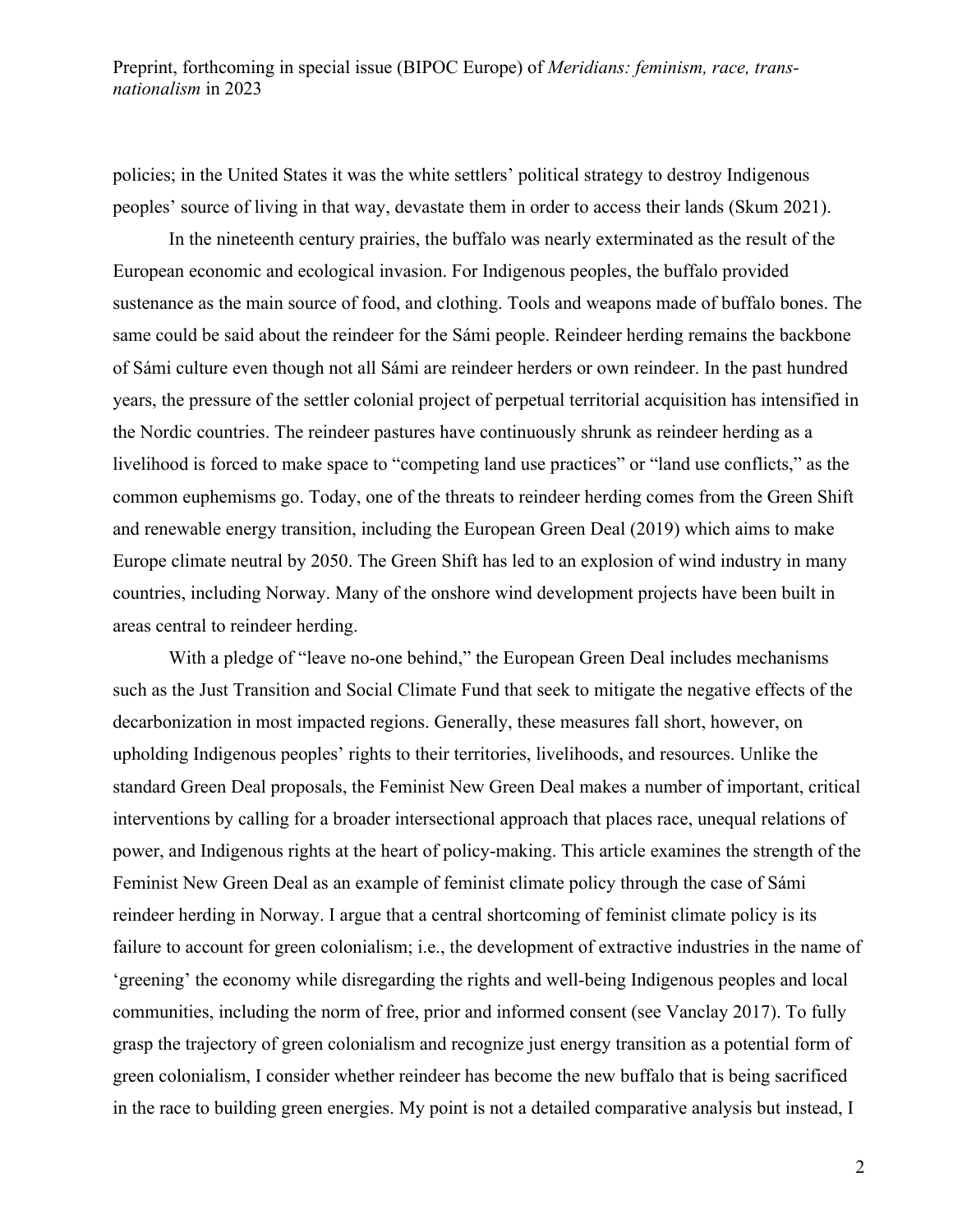will limit myself to drawing loose parallels between the 19<sup>th</sup> century buffalo hunt in the Great Plains and today's reindeer herding in Norway, which will demonstrate the persistence and constancy of settler colonialism's logic elimination across time and space. My focus is on Norway because it is on the forefront of the Green Shift and has been most aggressively pushing for wind energy on reindeer herding territory.

The article begins by providing background on reindeer herding in Sápmi and the Green Deal policy framework. After a discussion of wind energy development and reindeer herding in Norway, I suggest that the current circumstances bear a resemblance to the discourse and policies of Manifest Destiny in the 19<sup>th</sup> century United States where the destruction of buffalo was a deliberate approach to force Native Americans to the reservation system. This section draws parallels between policies of the two states and demonstrates how reindeer herding has long been viewed and treated as a vanishing livelihood. It suggests that the intersectional feminist analysis of neoliberal, masculinist techno fixes of climate change is pertinent but largely fails to connect the critique of renewable energy with an understanding of historical and ongoing settler colonialism. The article argues that settler colonialism is not only a structure of perpetual disappearance of Indigenous *bodies* (Wolfe 2006) but also of perpetual disappearance of key sources of their physical and cultural *sustenance*.

Scholarship on wind energy on Indigenous peoples' territories is relatively sparse but growing rapidly. Previous research on Sámi reindeer herding and wind industry in Norway and Sweden has focused on the historical continuities of the state's failure to recognize Sámi land rights (Lawrence 2014), Sámi resistance to and representations in the wind industry (Ellingsen 2020; Normann 2021), impacts of wind energy development on reindeer behaviour (Skarin et al. 2015; Skarin et al. 2018), and cumulative effects and inadequate planning processes and impact assessments (Österlin and Raitio 2020). Other research has examined wind energy conflicts globally, including Indigenous defence of their territories in opposing wind development, as a form of civic engagement about the ways in which energy transition ought to occur (Avila 2018). The conflict between wind industry and Indigenous peoples in the coastal Isthmus in Oaxaca, Mexico has been studied through the lens of colonialism and the 'genocide-ecocide' nexus (Dunlap 2017b) and as a distortion of implementing free, prior, and informed consent (Dunlap 2017a).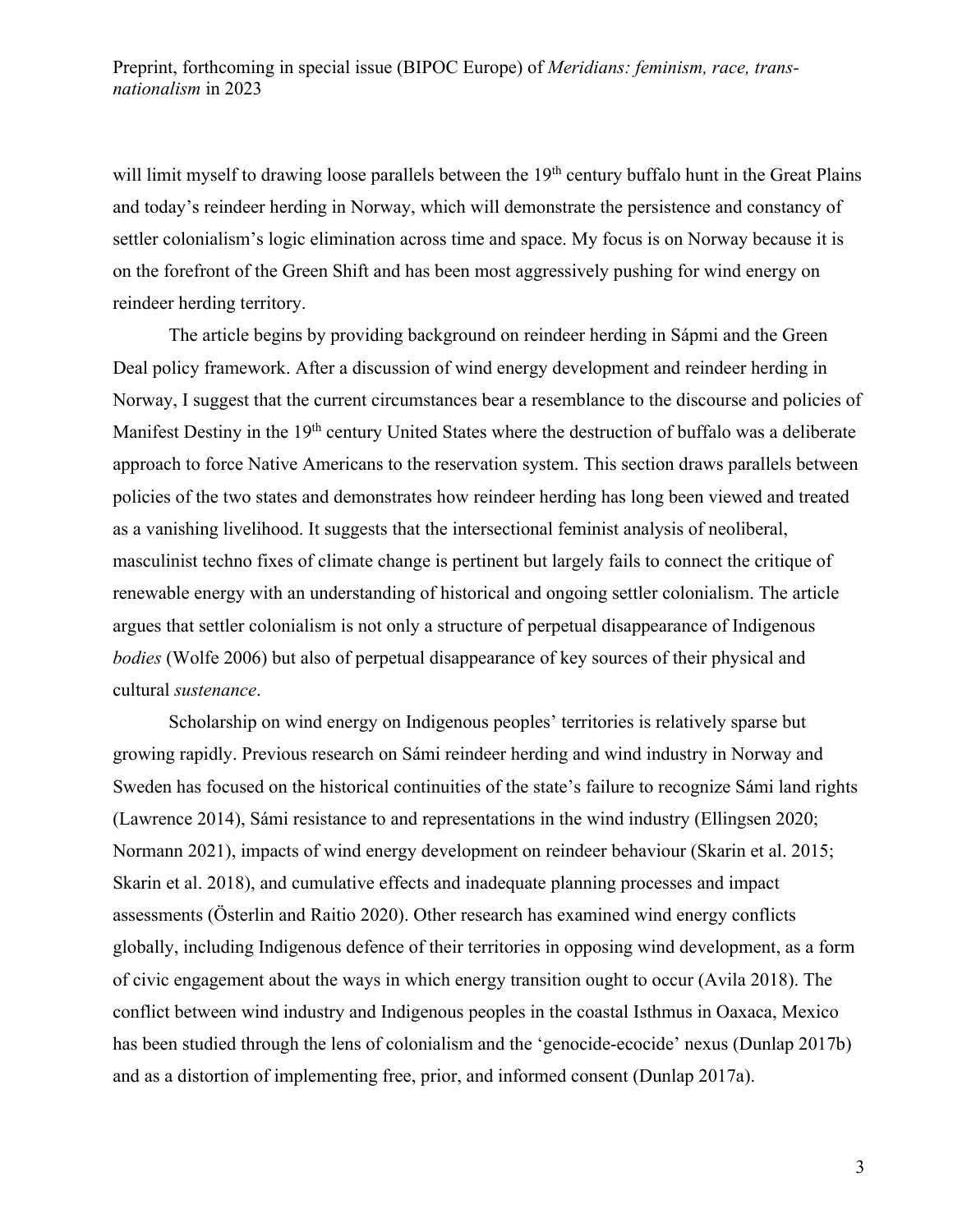The Nordic countries have not been conventionally considered settler colonial states but as I have argued elsewhere, not only settler colonialism as a structure of replacement is a historical and contemporary fact in Scandinavia but also settler colonial theory helps to understand the Nordic states' sometimes oppositional policies and procedures that amount to Sámi dispossession (Kuokkanen 2020b, 2020a). An example of settler colonialism's logic of elimination is the historical restructuring of Sámi reindeer herding siida structure (Magga 2018), a process of which has been deeply gendered. The scope of this article does not allow a detailed discussion of settler colonialism in reindeer herding. Suffice to say, the historical drivers in the capitalist mode of production that led to ecological destruction are the same that have caused climate change (cf. Crook and Short 2014, 299).

#### Reindeer herding in Sápmi

Approximately a quarter of the population (one million) in the Arctic belong to 40 different Indigenous peoples, half of whom are reindeer herding peoples. In the circumpolar region, there are approximately 2.5 million semi-domesticated reindeer and 100,000 reindeer herders, most of them in Scandinavia and Siberia. In Scandinavia, first wild and later domesticated reindeer has been important source of sustenance since the end of the last ice age. The roots of reindeer herding go back at least 1000 years and in Scandinavia, it has been among the most significant livelihoods at least for 400 years. The social and cultural significance of reindeer herding for the Sámi and many other Arctic Indigenous peoples cannot be overstated. For reindeer herding families, reindeer is their livelihood, way of life, identity, and culture.

In Sápmi, reindeer roam relatively freely in small herds for the most of the year. Reindeer herders' tasks include keeping the herds within their siidas or reindeer herding districts. The siida system is a traditional Sámi social, political and legal institution. The Sámi territory was historically divided into local autonomous territories called siidas that internally governed their own affairs. Gradually this system was eroded and finally superimposed by the state administrative structures such as municipalities. Reindeer herding in the Nordic countries is governed by reindeer herding acts that date back to the late 19<sup>th</sup> century and are amended periodically. Since the first legislative measures, the states have controlled reindeer herding, often to the contrary to reindeer herding traditions, practices and knowledge. The internal autonomy within reindeer herding has been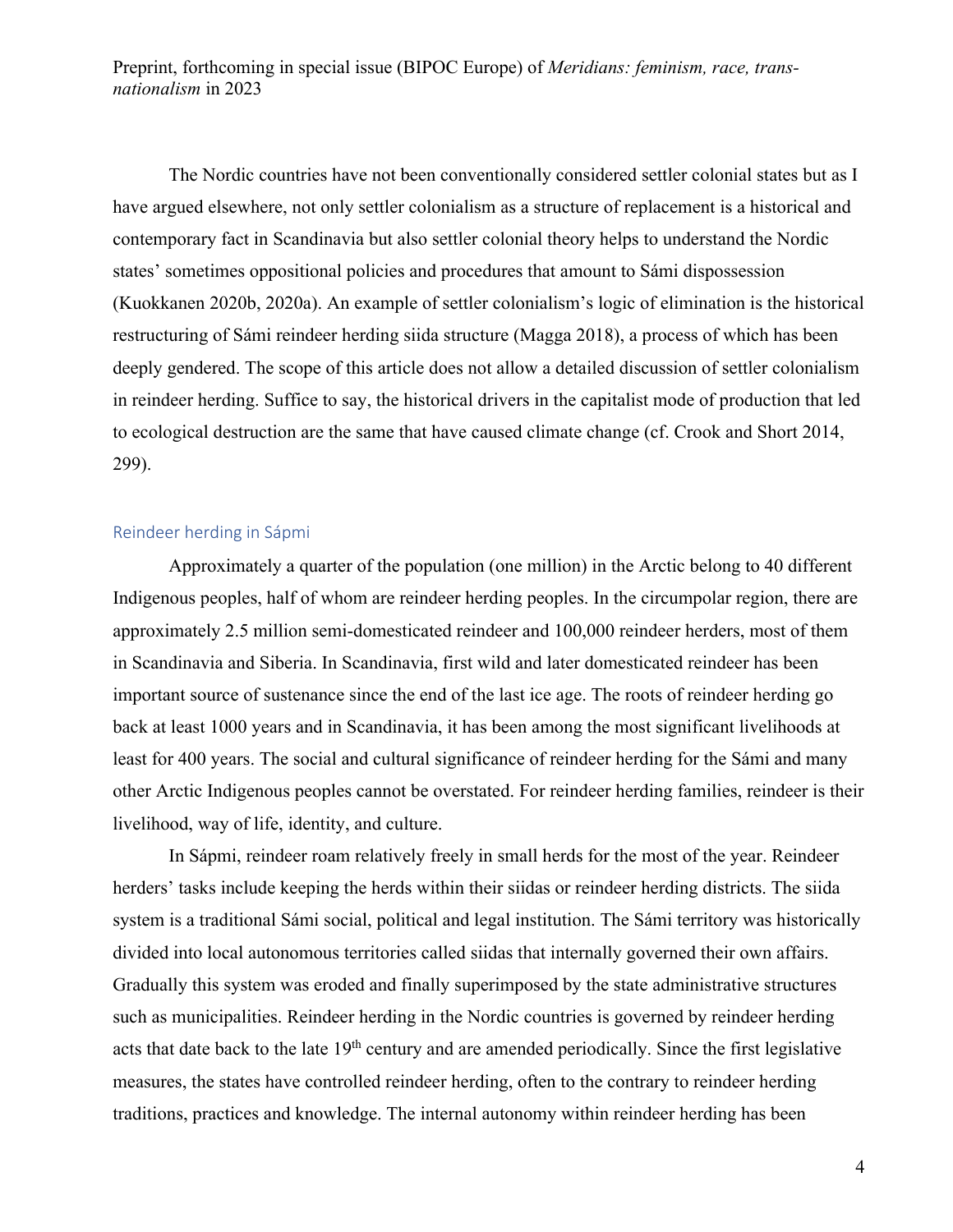incrementally eroded and state control intensified, evident in the ever-increasing and accelerating encroachment of various industries and infrastructure initiatives on to territories central to reindeer herding. $1$ 

In Norway and Sweden, only the Sámi people have right to own reindeer and practice reindeer herding. In each country, there are approximately 200,000 reindeer and 2500-3000 reindeer owners. In some parts of Sápmi, reindeer herding districts continue the traditional practice of annual migration with their herds between winter and summer pastures. Typically, reindeer is rounded up once or twice a year for calf marking, separating herds of different districts and slaughter although regional variations exist. Each reindeer is owned by a reindeer herder and ownership is indicated by a specific ear mark, each being a unique combination of small cuts based on a family line (Näkkäläjärvi 1996). In principle, reindeer is able to find its own food around the year but increasingly reindeer herders have had to provide supplementary feed especially when grazing conditions have deteriorated winter-time due to warming climate. People can control reindeer only to a degree. Herds follow learned migration routes and movement corridors which can be difficult to radically alter (Eira 1994; Oskal and Sara 2001).

In Norway, the reindeer herding region extends from the Finnmark county in the north to Trøndelag county in the south, covering approximately 40% of Norway's landmass. As a result of the cumulative, long-term effects of various forms of development (hydro, forestry, mining, tourism, infrastructure), reindeer grazing areas have been radically reduced and fragmented in the past century. In Norway, reindeer herding districts are today part of the public administrative system created by the Norwegian *Reindeer Herding Act*. The reindeer herding region is divided into 77 districts with set boundaries and boards elected by herders.

Reindeer herding is a highly resilient and adaptive traditional livelihood that extensively draws on highly sophisticated intergenerationally accumulated knowledge of the ecosystems, weather, snow and ice conditions, and animal behaviour. Throughout history, the principal adaptation strategy has been the flexible use of reindeer pastures (Brannlund and Axelsson 2011). At the same time, due to its dependency of large areas of good pastures and grazing conditions,

 $<sup>1</sup>$  For examples of similar processes of industry encroachment elsewhere in the reindeer herding</sup> region across the Arctic, see for example Degteva and Nellemann (2013), Stammler and Ivanova (2016), and Sidortsov et al. (2016).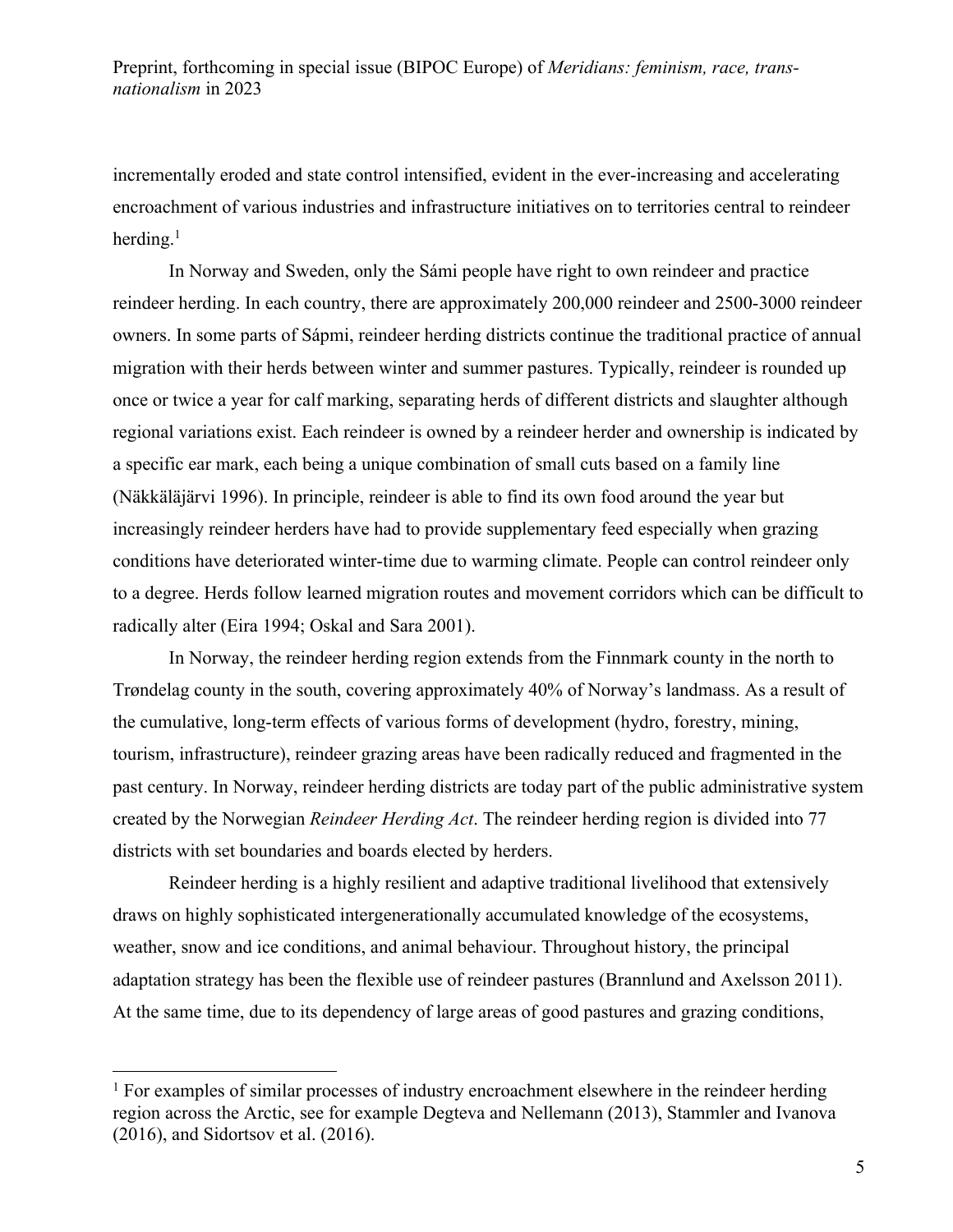reindeer herding is vulnerable to environmental, socioeconomic and land use changes that have been taking place for well over a century, including the loss of authority over traditional Sámi territories and the imposition of state reindeer management regimes in which the Sámi herders have had a limited say (e.g., Laula 1904; Magga 2018; Eira et al. 2018; Labba 2015).

Climate change is seen as particularly threatening to the future of reindeer herding for two main reasons. First, as the climate is warming in the Arctic much faster than the global average, environmental changes in many northern regions have been rapid and extensive, making it difficult to rely on previously acquired skills and knowledge of the land and weather (e.g., Bodenhorn and Ulturgasheva 2017). Second, the global transition from fossil fuels to renewable energies means a growing pressure to expropriate the remaining reindeer pastures for the green development and infrastructure projects. Recent scholarship has focused particularly on examining the impacts of climate change on and resulting challenges to reindeer herding (Jaakkola et al. 2018; Näkkäläjärvi et. al 2020) and resilience, vulnerability and adaptation strategies of reindeer herding practices to changing circumstances (Eira et al. 2020). Others have, however, suggested that the impact of climate change on reindeer pastures is a combination of negative and positive factors, whereas the impact of human intervention is invariably negative (Tyler et al. 2021).

#### Green New Deals

Solar and wind energy have been presented as a solution for climate change. The European Commission has established a set of policy initiatives aimed at making Europe climate neutral by 2050. Known as the European Green Deal, tabled in 2019 and approved by the European Parliament in 2020, the initiative is considered the roadmap to sustainable and resource-efficient economy. With a motto "Transforming the EU's economy for a sustainable future," it is regarded as a response to climate change and in its own words, "turning an urgent challenge into a unique opportunity" and "a new growth strategy that aims to transform the EU into a fair and prosperous society, with a modern, resource-efficient and competitive economy where there are no net emissions of greenhouse gases in 2050 and where economic growth is decoupled from resource use" (European Commission 2019, n.p.). To achieve this, the EU needs to radically increase its ability to reduce greenhouse gas emissions, for the existing measures will amount to only 60% by 2050. Currently, 75% of the emissions are produced by the production and use of energy across various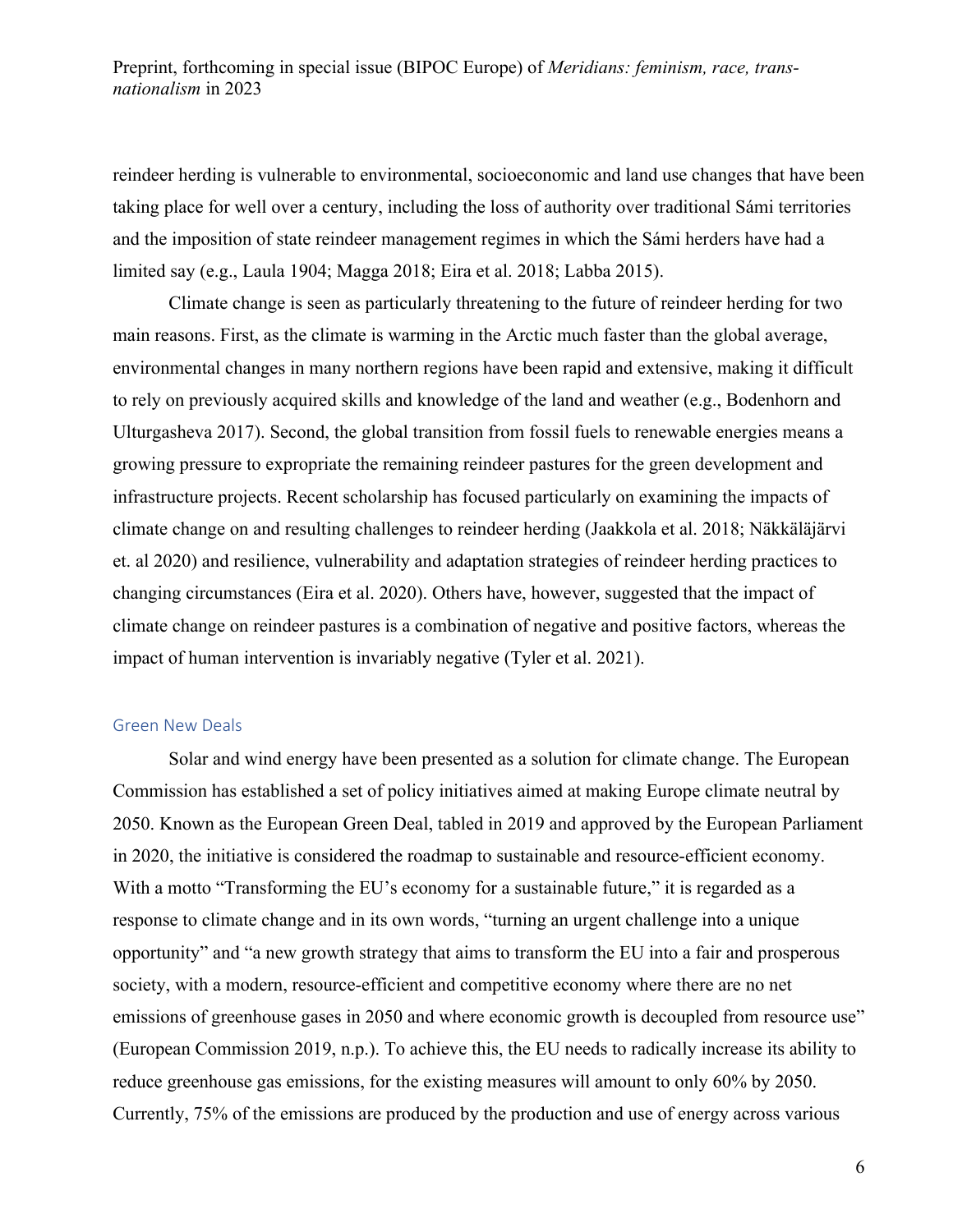sectors. In the energy transition, renewable sources play a pivotal role and particularly offshore wind production is slated as essential (European Commission 2019).

The US Green New Deal resolution was also introduced in 2019 by Congresswoman Ocasio-Cortez and Senator Markey (Galvin and Healy 2020). An extensive program combining climate change mitigation and reducing economic inequality, it advocates "just transition" that calls for a transition to renewable energy by 2030. Although the resolution was not advanced in the Senate in 2019, the Green New Deal continues to animate climate and domestic policy discourses in the United States. In 2021, in the wake of the racial reckoning and the subsequent resurgence of the Black Lives Matter movement of 2020, the Green New Deal has morphed into a number of initiatives and platforms grounded on intersectionality and calling for racial and climate justice. Among the most well-known is the Feminist New Green Deal (FNGD) that welcomes the basic premise of the New Green Deal but argues for a stronger cross-cutting approach and feminist principles to tackle historical oppressions such as the intergenerational effects of colonialism and anti-Black racism. FNGD calls for the leadership of women, particularly from disadvantaged communities, as well as Indigenous peoples, people with disabilities, LGBTQIAP+ people, people from the Global South, migrant and refugee communities, and youth.

FNGD outlines ten principles of engagement ranging from mainstreaming intersectional gender analysis, confronting institutional patriarchy and racism, centering Indigenous rights such as the free prior and informed consent, confronting unsustainable and exploitative systems of production, advancing reproductive justice, promoting local democracy and decision-making, and creating regenerative, feminist economies. The principle 8 calls for rejecting false and harmful responses and solutions to climate change that "fail to address root causes" and enable drivers of climate crisis to keep going while greenwashing their damages. Drivers include carbon trading, capture and storage, biofuels, nuclear power plants, natural gas extraction, mega-dams, geoengineering, and bioenergy. Such "technofixes" permit industries to "pay to pollute," displace smallholder and subsistence farmers, destroy biodiversity, food sovereignty, and livelihoods (Feminist Green New Deal 2019).

Overall, the Feminist Green New Deal's goals are laudable and welcome, considering the deeply ingrained hegemonic masculinity in the dominant climate change discourse, evident in progress narratives of controlling the future, the language of distanced scientific objectivity,

7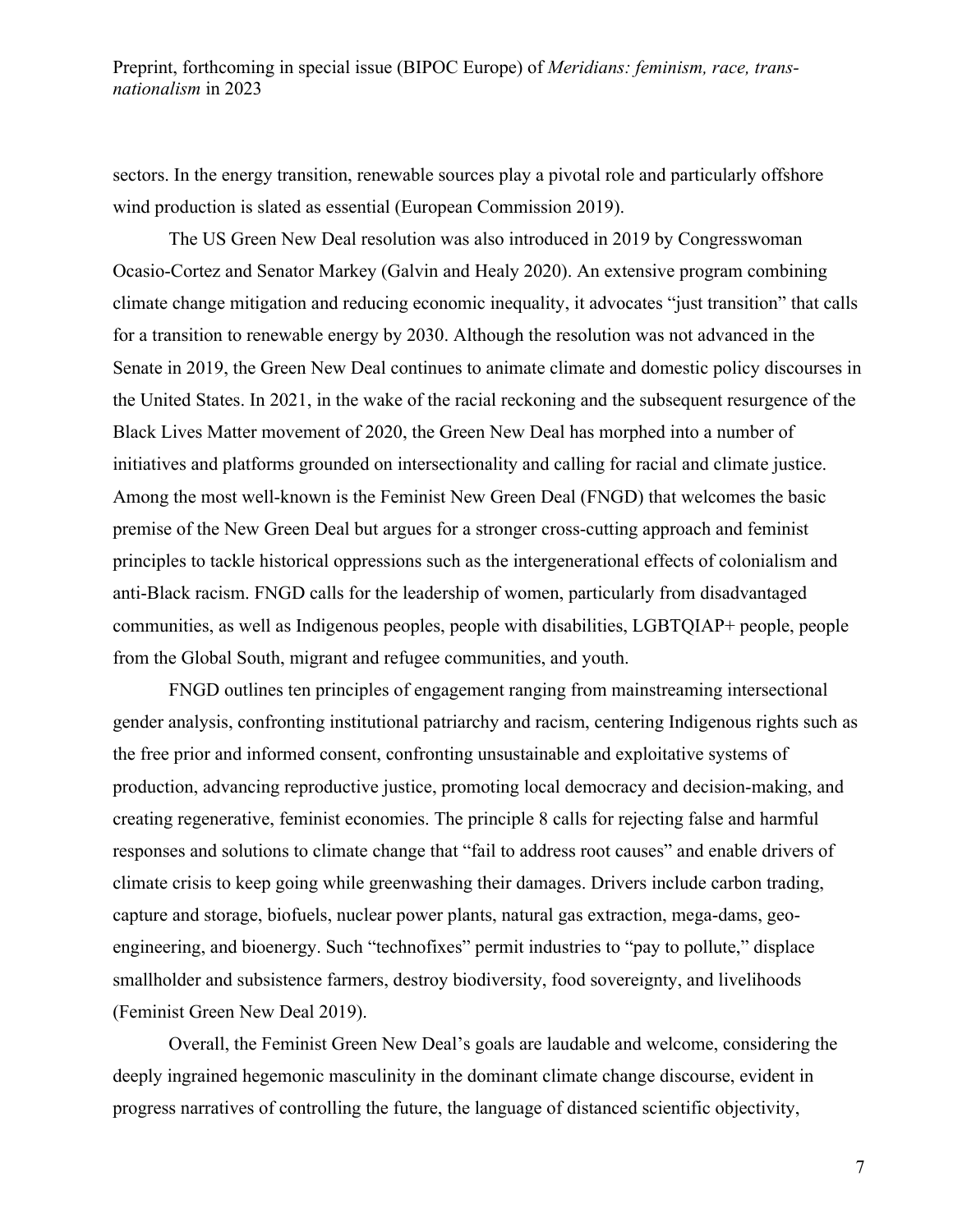efficiency and performance, and even militaristic "muscle-flexing" (MacGregor 2009). In my view, however, there is a major unaddressed contradiction in FGND. On the one hand, FGND calls for a swift and just energy transition. On the other, it demands "binding legal recognition of Indigenous land rights, real enforcement of the vital framework of Free, Prior and Informed Consent" (Feminist Green New Deal 2019, n.p.).

The recent transition from fossil fuel resources to "clean" or "renewable" energy and investing in environmentally-friendly technologies is commonly known as the Green Shift. Norway has been at the vanguard of this energy transition and Norwegians take pride in being among the most environmentally friendly people in the world. The Norwegian government was among the first to tackle the greening of the transport sector and today, nearly 80% of new cars purchased are electric in Norway (Klesty 2021). The energy transition may decrease the dependency on fossil fuels but it establishes new dependencies on raw materials, such as rare earth metals, needed for electric car batteries, wind turbine rotors, and solar panels. In short, the production of "clean" energy does not eliminate pollution and negative environmental and social impacts but merely relocates them to other regions rendered as "sacrifice zones." This article suggests that reindeer grazing areas in Norway can be considered as such.

#### Wind Energy Development and Reindeer Herding

Globally, the wind industry has produced electricity for over hundred years, but in Norway it became more common at the end of 1990s. At the time, few reindeer herders knew much about wind industry, marketed as a clean and benign energy source. Initially, impact assessments on reindeer herding were hard to come by, and still today, consultants and others conducting the assessment typically have very little knowledge of reindeer herding, no Sámi language skills and their interaction with reindeer herders is inadequate. To properly assess the impacts requires not only extensive knowledge about the landscape, topography and ecology but about the ways in which reindeer use it (Lund et al. 2020, 17, 33-4). There is also a fundamental problem with legally required impact assessments by the industry-hired consultancy firms: it is not desirable to find reasons *not* to carry out the development project, given that money has already been invested in planning, surveying, etc. Identifying major environmental impacts or discovering valuable ecosystems in need of protection may jeopardize the permit. A number of reindeer herding districts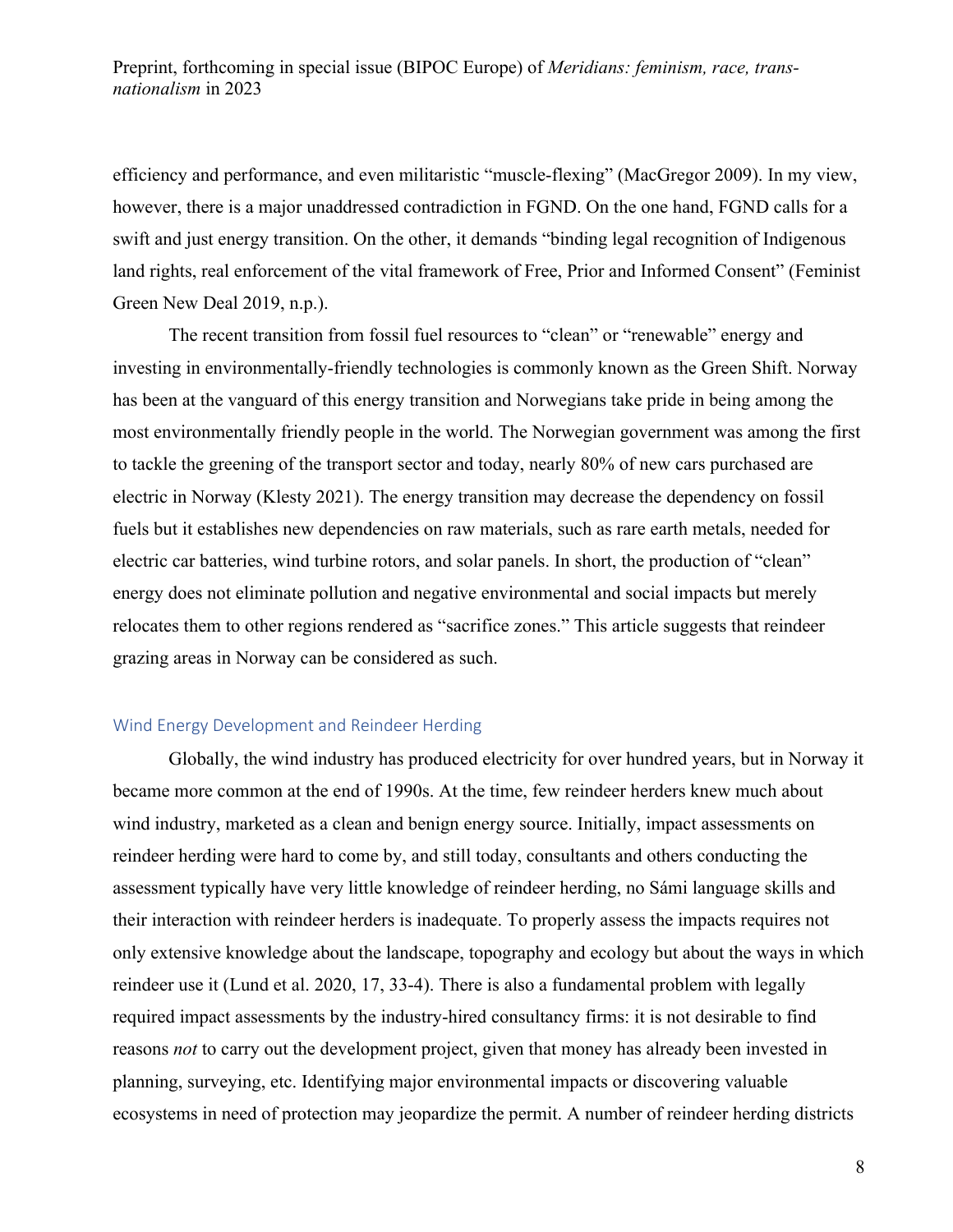have reported conflicts with consultants and their inadequate or even incorrect impact assessments. As a recent example, the Norwegian Water Resources and Energy Directorate (NVE, Norges vassdrags- og energidirektorat) had conducted an impact assessment of a mega powerline construction in central Finnmark, one of the main reindeer herding regions in Norway, with minimal consultation of reindeer herders along the route, and by using as the basis of assessment information from *unrelated* cases involving *wild* reindeer in southern Norway and Alaska (Balto 2021). There are also cases where NVE has admitted failures in their assessments and nevertheless provided a permit without requiring a new assessment (Lund et al. 2020, 41).

In 2020, wind energy construction was booming in Norway. Over 100 wind industry initiatives have been granted permits by the government of Norway and nearly half had been constructed. According to a recent report, wind energy construction represents the biggest ever encroachment into the environment in the country's history (Lund et al. 2020, 3). The encroachment has been very rapid with new actors and often unsystematic regulations and procedures. About a half of the wind energy construction in both Norway and Sweden is taking place in the areas central to reindeer herding, largely without the free, prior and informed consent of the Sámi people (cf. Österlin and Raitio 2020). Cases where reindeer herding districts have agreed to wind energy development in their pastures fall in two main categories; those who were first to be confronted with wind industry and did not perceive the full scope of its impacts and those who felt they would not be able stop the entry and would be better off by agreeing to construction rather than going through involuntary expropriation. Many of those who did not know the full impact have regretted later. In a number of cases, the wind development has ended up being considerably larger scale than initially planned. In regions with no previous wind industry, unexpected consequences have arisen that were not foreseen in the assessment process. In others still, many wind energy developments have been given licences to expand their operations (Lund et al. 2020, 24).

Wind energy is not as environmentally friendly as has been commonly suggested, particularly when preserving biodiversity and conserving ecosystems and habitats are considered. This applies both to where raw materials for wind turbines, rotors, cables and generators are extracted and where they are installed. Wind industry on its own is extremely area-intensive. When considering the entire industrial system involved (roads and other infrastructure), the scale is even more sizeable. When installed in remote, previously uninhabited areas, roads and infrastructure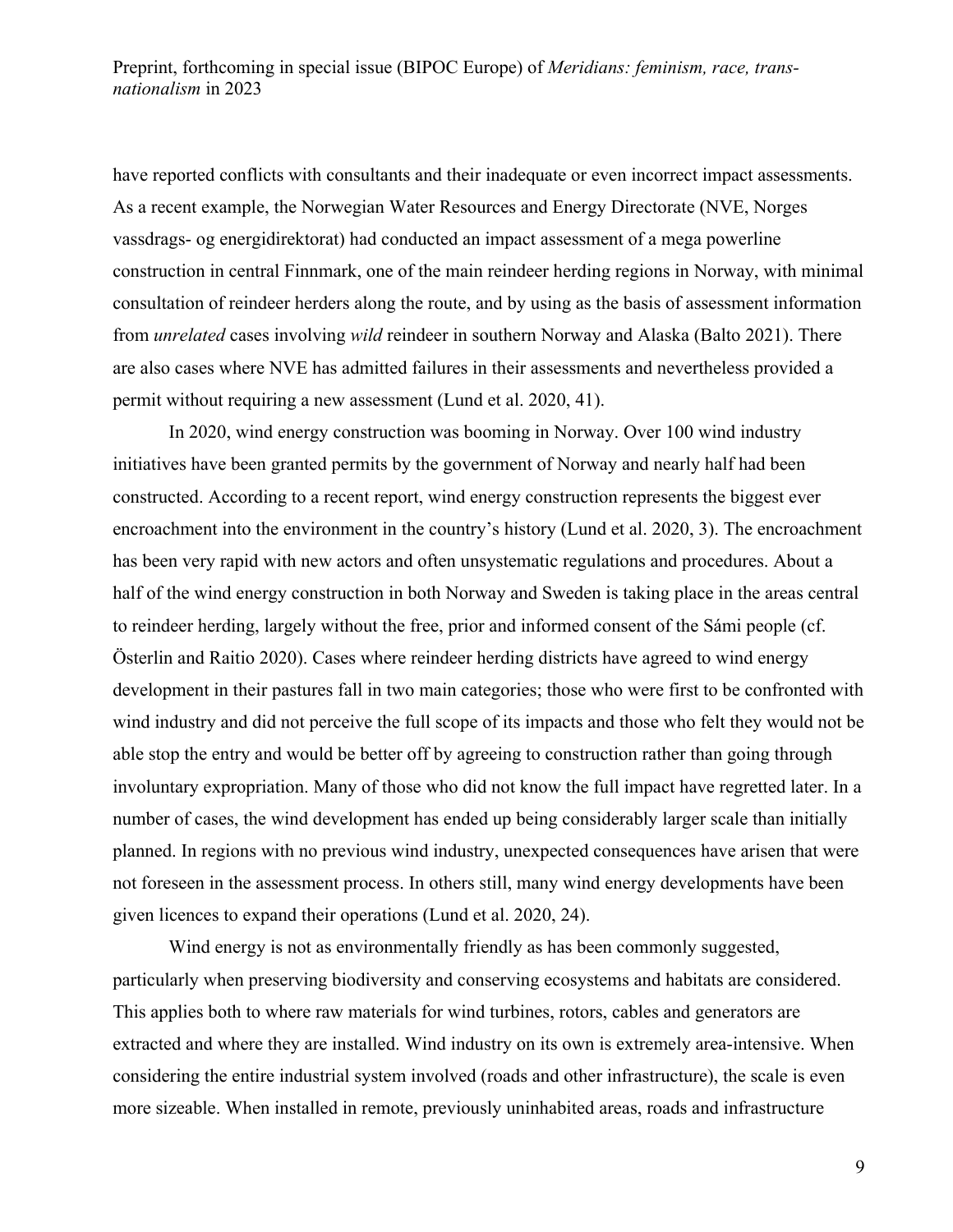needed to be built to the site damage ecosystems (e.g., draining marshlands) and scar the land. In the Sállir reindeer district of the Troms region, Sámi woman and reindeer herder Risten Turi Aleksandersen points to the energy consumption and the CO2 footprint of the construction of wind energy. During construction, there is a lot of traffic of heavy machinery and detonations creating excessive noise, bright lights and dust. The cement foundations of the average 70-meter-tall towers require several meter deep chambers that are either excavated by diggers or detonated. According to Aleksandersen, the continuous construction traffic (including trucks delivering 50,000 liters of diesel per week) to the site for several months was incredibly disruptive to their livelihood. As 68 wind turbines and a service road have been completed, her family and others in the districts have lost large tracts of their winter pastures and calving areas (Anti 2021).

Wind turbines emit distinctive noise, generated by the machinery and rotation of the blades through the air. The turbines also emit low frequency infrasound, the effects of which on human or animal health are yet to be systematically studied. According to a study from Finland, 15% of residents living in the vicinity of wind turbines (within 2.5 km) reported symptoms with infrasound. The cause for the symptoms, however, have not been conclusively established (Turunen et al. 2021). Counter to industry arguments of the co-existence of reindeer and wind industry, studies show that wind turbines in operation frighten the reindeer – whether the sound, movement or shadows of the turbines on the terrain – and that the roads present an impediment for movement. When reindeer see moving blades, they usually turn away which means that pastures on the other sides of the development are not used, putting more pressure on diminishing pastures (Skarin et al. 2018). Wind turbines are also expensive to operate and last shorter than many other energy generators. The turbines occasionally break or are set in fire. Once in operation, the 50-meter-long rotating blades kill birds and insects. In winter, the blades may freeze, followed by loosening of ice that pose danger to wildlife and humans alike. Regulations regarding the disposal or recycling of rotors and other materials after their lifespan are lacking. This has led to simply leaving discarded blades laying on the ground (Lund et al. 2020, 18; Pérez and Pitron 2020).

The intrusion of various forms of development has resulted in the loss of pastures and/or closure of migration routes. Restrictions and closures of migration routes may result in the loss of reindeer, particularly during the spring migration before calving. With the diminishing pastures, there is a greater likelihood of herds moving to pastures belonging to the neighbouring districts and

10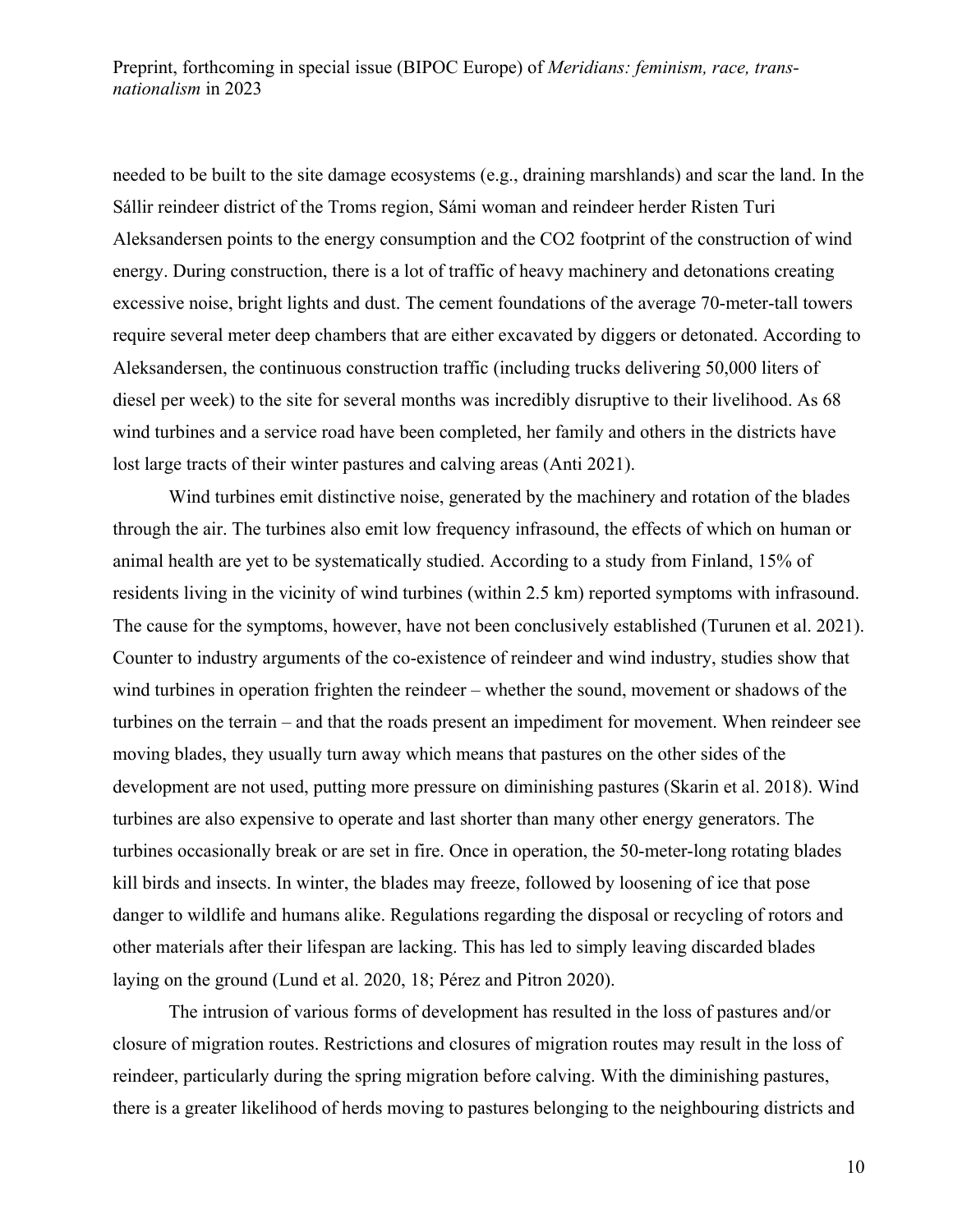merging with other herds. This in turn leads to increased work for reindeer herders and interference on the land such as additional roundups, additional herding or erecting fences. It also often leads to increased conflict between different communities and districts (Vistnes and Christian 2001; Skarin et al. 2015).

There are several court cases brought by Sámi reindeer herding districts against wind industry in Norway. Most well-known, a South Sámi community of Fovsen Njaarke in the Trøndelag region has been confronted with nearly 30 wind industry projects, considerably more than other districts. The first wind development was approved in the north of the district by Sámi herders under the impression that it will also be the last. In the west of the district, herders have ceaselessly opposed any construction and have criticized the impact assessments as flawed. They have appealed licences given to a number of wind initiatives, including to the UN Committee against Racial Discrimination which requested to halt construction until the case have gone through the court system but the Norwegian authorities turned blind eye. The construction was completed and the wind plant was opened in May 2020. Six plants in the region make up together an initiative known as Fosen Vind, the largest wind development in Norway (Nelleman 2017; Lund et al. 2020, 25-26).

Somewhat unexpectedly, the Fovsen Njaarke reindeer district won in October 2021 their case against Fosen Vind energy company in the Norwegian Supreme Court, which unanimously concluded that the expropriation of reindeer grazing areas by the energy firm and licenses granted by the state in 2013 were against the law. Specifically, the expropriation violated the right of the Sámi people to enjoy their culture under the Article 27 of the International Convention of the Civil and Political Rights.<sup>2</sup> As the Sámi demand the demolition of the wind turbines, the company plans to apply for new permits, and the government is unwilling to follow the Supreme Court decision. At the time of writing, it is unclear what will happen to the 151 wind turbines already in operation in the region.

Another court case involves a neighbouring South Sámi community and reindeer herding district, Jillen Njaarke which has filed a lawsuit against the Øyfjellet wind industry initiative that is

<sup>&</sup>lt;sup>2</sup> For the main national and international legal frameworks and consultation requirements in Norway regarding wind industry vis-à-vis reindeer herding, see Ellingsen (2020).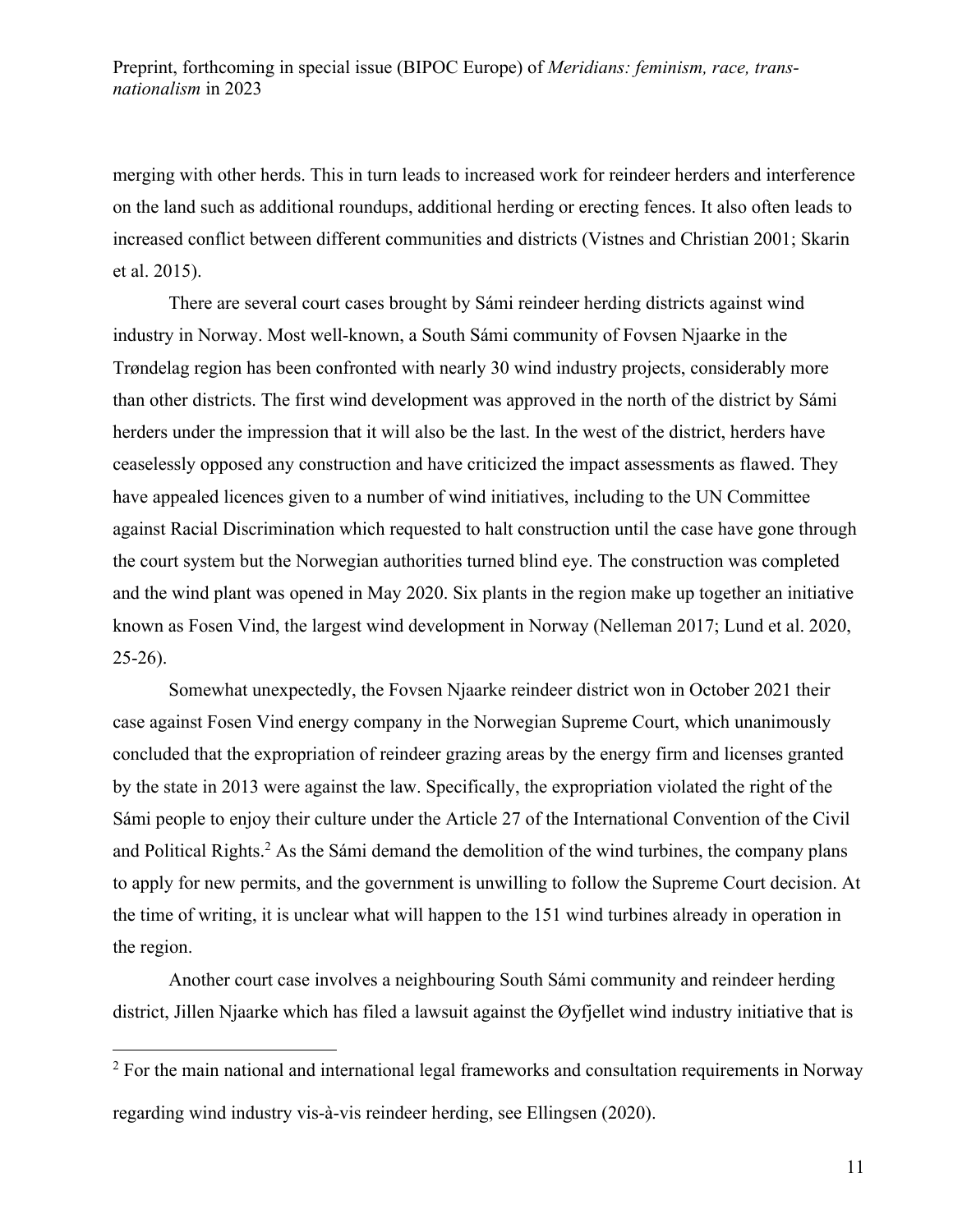in the process of constructing of a 72 turbine development in the Nordland region. In Norway, the Reindeer Husbandry Act provides the protection of migration routes. The Jillen Njaarke district argues that Øyfjellet violates the *Reindeer Husbandry Act* by disrupting the biannual migration and blocking a migration route. Without access to their winter pastures, the reindeer herders are forced to reduce the size of their herds, making reindeer herding not viable for some reindeer herders.

The two key points Sámi reindeer herders emphasize repeatedly include compensation and cumulative impact. It is not possible to compensate the lost pastures because money cannot buy new ones for there are no "extra" land or available pastures. The cumulative impact of multiple resource developments amount to a "death by thousand cuts": in the Jillen Njaarke case, the closure of the only remaining migration route by the wind development *after* all the others already have been destroyed by previous developments such as mining, hydro industry or forestry. Finally, the pivotal cultural significance of reindeer herding is rarely taken into consideration in impact assessments. Besides a livelihood, reindeer herding is the backbone of Sámi culture, inseparable from the language preservation especially in the South Sámi region such as Fovsen and Jillen Njaarke where the history of colonization and state assimilation policies have operated the longest and radically reduced the number of Sámi language speakers.

For Indigenous peoples, environmental harm frequently causes cultural harm, yet courts seldom recognize this (Tsosie 2007). For this reason, the Norwegian Supreme Court decision in the Fosen Vind case came as a surprise to all parties. Cultural harm refers to circumstances where Indigenous peoples' access to their culture and practices is prevented. Moreover, the loss of opportunity to practice one's culture is not compensable, another issue not well understood by courts (Tsosie 2007). Cultural harm is closely connected to the psychological impact of the continuous and growing threat to one's livelihood. Particularly in southern regions of Sápmi, suicide among younger reindeer herders has been on the rise for some time, due in part to the insecurity of the future prospects of reindeer herding (Nelleman 2017; Kaiser 2011).

#### Buffalo, Reindeer, and Manifest Destiny

For a long time, the Sámi were considered a primitive people destined to disappear through explicit and implicit assimilation policies and practices targeting the Sámi language and cultural practices. Concomitantly, reindeer herding was seen as an antiquated practice not viable in modern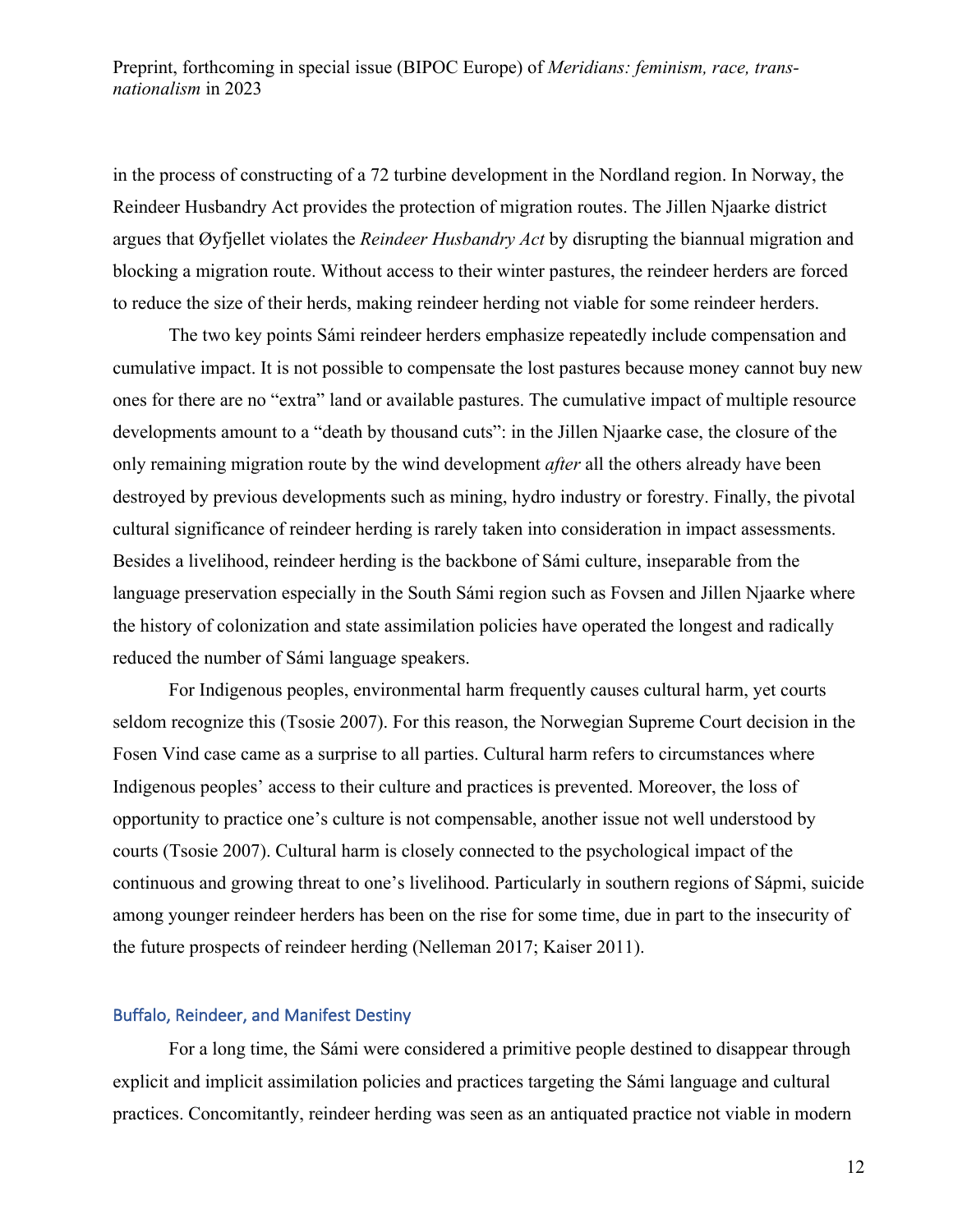society and economy and also fated to dissipate. From the late 19<sup>th</sup> century until the 1970s, the Norwegian state viewed reindeer herding as a vanishing livelihood and way of life. This period was called the "cession of reindeer herding" and coincided with the formal assimilation policies toward the Sámi. According to the policy, evident in court decisions, in conflicts between reindeer herding and other livelihoods in terms of land use, reindeer herding was required to give way to other forms of land use. No other livelihood was treated this way by the state (Lund et al. 2020, 42).

The first *Reindeer Herding Act* in Norway was passed in 1933 to manage land-use conflicts between reindeer herders and farmers by regulating pastures (Bjørklund 2016). The key objective of the 1978 *Reindeer Herding Act* was to "rationalize" reindeer herding by "optimizing meat production and increasing the income and welfare of pastoralists" (Johnsen et al. 2017, n.p.). By further entrenching the division into reindeer herding districts, established in 1933, the new legislation radically undermined the Sámi social organization, norms, and practises based on the siida system (Labba 2015). The 1978 Act also introduced controls to the number of herders and reindeer in each reindeer herding region and established national administration to educate and advice herders on "best practices" (Landbruksdepartementet 1976). Since its establishment, the reindeer herding administration has employed detailed studies and mathematical models that correlate reindeer weight and density of pastures for optimizing meat production and setting targets for optimal numbers. These targets must be met in order to qualify for subsidies and/or avoid fines (Johnsen et al. 2017).

During the era of "cession of reindeer herding," many reindeer herding Sámi were actively discouraged from continuing their family livelihood. Some of them still feel the pain of losing the connection to not only the livelihood but their language and culture. John Einar Eira, now in his sixties, relates how his teachers considered him "too smart" for reindeer herding and convinced his parents that, given there is no future in the livelihood, it would be better for Eira to continue his studies. The decision changed his life at the age of 11, as he had to move to another town away from his family and friends. Nevertheless, his heart has always been in reindeer herding. He still feels deep sorrow for not being able to fulfil his childhood dream of becoming reindeer herder and for the broken connection to his language, culture and reindeer herding skills. At the same time, it has been difficult for him to find his place in life outside reindeer herding (Anti and Anti 2021).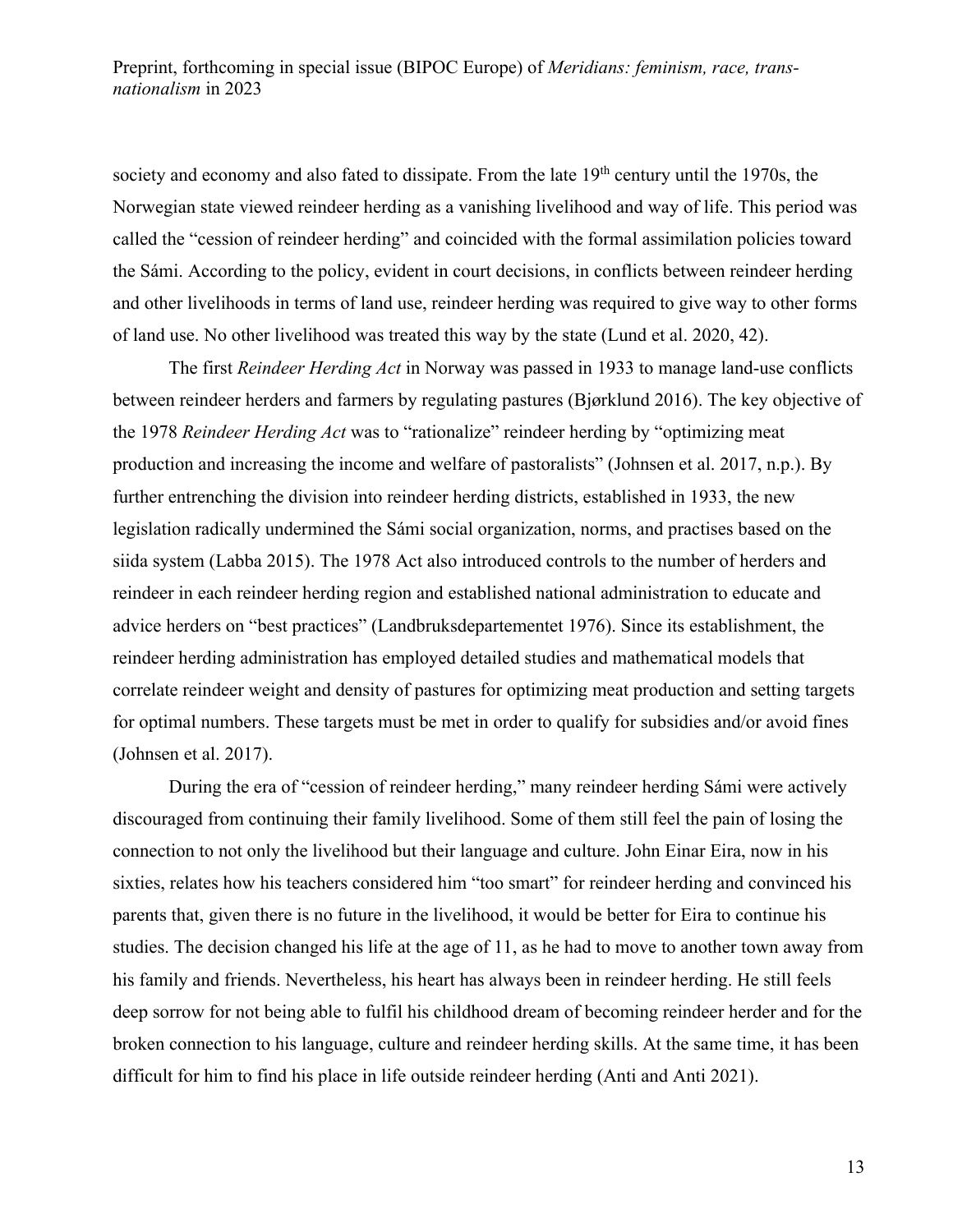In the United States, white society's perceptions of Native Americans also changed drastically during the 19<sup>th</sup> century from noble savages living in harmonious, egalitarian societies to an inferior race destined for extinction. The Darwinian ideology of the survival of the fittest provided the settler colonial society with views according to which nature sanctioned the disappearance of the weak, while the real causes – colonialism, racism, and dispossession – resulting in the demise of Native American societies and economies were overlooked and dismissed.

Closely related to the survival of the fittest ideology was the idea of manifest destiny; divinely ordered fate of white settlers to expand and bring "progress" and "civilization" westward across the continent, while Native Americans' lot was to perish in the process of natural selection. These ideologies and representations of disappearance have played a critical role in eliminating Indigenous sovereignty and self-determination (Rifkin 2017, 5). They were also extended to the market. On the Great Plains, the market was heavily regulated in order to "open up the region's natural resources to economic development at the expense of Native Americans" (Isenberg 1992, 234). In this violent process, many Great Plains Indigenous societies switched their main source of living from agriculture to nomadic buffalo hunting, which made the disappearance of bison particularly devastating.

In the late 19<sup>th</sup> century US plains, Native American and European hunters slaughtered millions of bison for the growing domestic and international markets. The large-scale hunting of bison was greatly facilitated by several factors, including the introduction of the horse and rapidly changing political economy: competition, appropriation of natural resources for economic development, the growth of industrialization, and emergence of global markets. The near-extinction of the bison, however, was not a simple failure of resource management, driven by economic greed. The extermination of the buffalo was a means of domesticating Indigenous nations on the Plains. It was also a punishment for losses in the Sioux wars, such as Colonel Custer's defeat at the Battle of Greasy Grass (Nichols 2020, 2). Andrew C. Isenberg (1992) notes:

The eradication of bison from the Great Plains was not unforeseen, but purposeful. In order to pacify the Plains Indians, the federal government sought to exterminate the buffalo. As early as the 1830s, Indian agents on the upper Missouri River had warned that the numbers of bison were declining precipitously under the pressures of Indian and white hunters. … Despite mounting evidence that commercial hunters would soon render the North American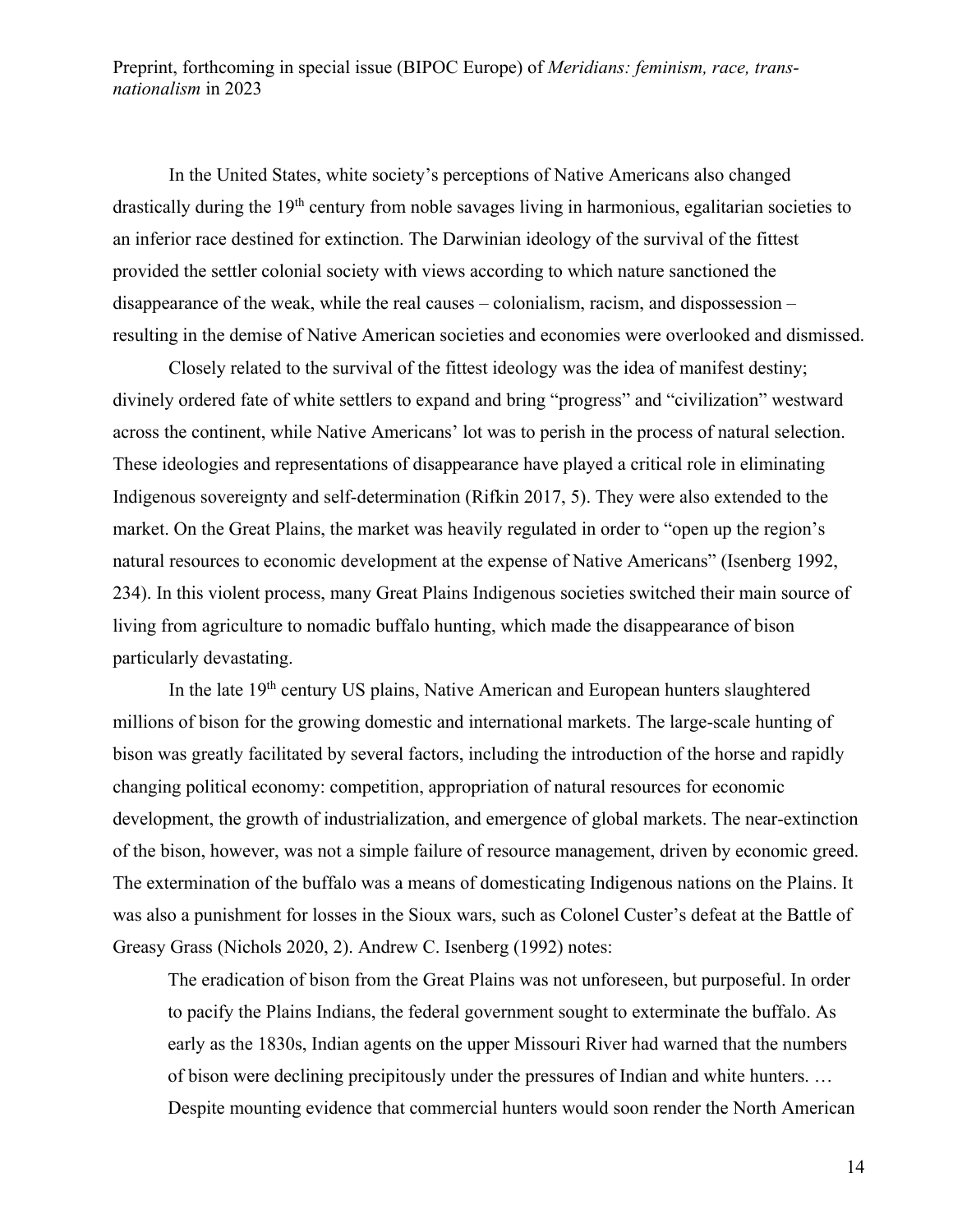bison extinct, state and federal authorities acting on the recommendations of the Department of Interior and Army did not pass protective legislation until after the number of buffaloes had been reduced to a few hundred – that is, until so few buffaloes remained that nomadic Indians of the Plains abandoned the hunt and surrendered to the reservation system. (227)

Anticolonial writers have pointed out how one of the primary colonial strategies has been to target the women in the process of colonizing non-Western societies. Early colonizers recognized the crucial role of women in reproducing societies, not only through giving birth but as importantly, through collective identity, culture and language. Fanon (1967) noted the constitutive element of gender in the colonial conquest by identifying the strategy of targeting women as a central means in the consolidation of colonial control: "If we want to destroy the structure of Algerian society [and] its capacity for resistance, we must first of all conquer the women" (39). "Conquering the women" as a well-established practice of colonial settlers exposes the fundamentally gendered character of the colonial project from the start. The subjugation of Indigenous peoples sought by ideologies of manifest destiny was also gendered both structurally and in terms of its effects. It created a new set of gendered hierarchies and divisions of labor and redrew private/public distinctions. It particularly domesticated Indigenous women while placing men in dominant political and economic positions that in many cases were previously occupied by women (see Kuokkanen 2011). It also radically restructured traditional livelihoods, including bison hunt and reindeer herding.

In the Plains, the emergence of large-scale bison robe market led to a range of gendered social and cultural changes in Native American societies such as among the Blackfoot, where polygamy became common and the marrying age declined among women who were increasingly needed to prepare bison robes for trade. Buffalo leather was in high demand especially for making belts for industrial machinery (Isenberg 1992). The "modernization" of reindeer herding that began in the 1960s has also meant a growing mechanization and masculinization of the livelihood. In this process, reindeer herding Sámi women have been invisibilized and marginalized. The 1978 legislation eliminated the traditionally held right of ownership of women's own reindeer. Reindeer owning women were registered under their husband's names. This had ramifications ranging from who receives subsidies and grants to the status and recognition of women within the livelihood (Sámi Instituhtta 1979; Sárá 1990-1, 2003; Amft 2002).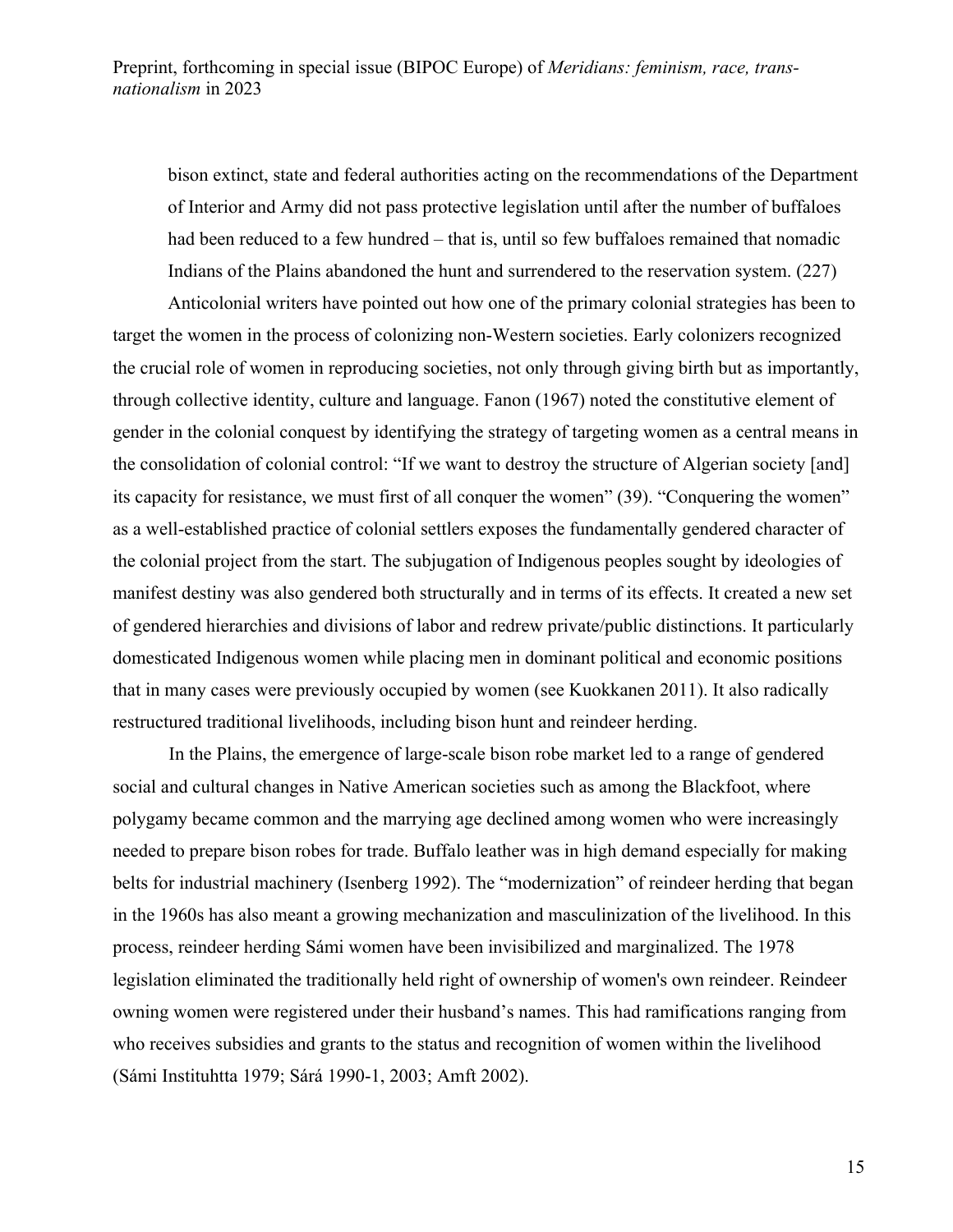Policies that effectively amounted to shutting many women out from reindeer herding has led to a number of women leaving reindeer herding as a viable source of living and moving to other livelihoods and occupations. Moreover, viewing reindeer herding only as a meat industry rather than a traditional livelihood deeply embedded in culture and language reduces women's roles in and contributions to reindeer herding invisible (Joks 2001). This has resulted in a situation where reindeer herding is often regarded as synonymous with men's activities, while in reality, women continue to "stand for much of the production and ... for a versatile management of the resources" (Eikjok 1992, 7; see also Buchanan et al. 2016).

The *Reindeer Herding Act* in Norway was amended in 2007 to reinstate women's status in the livelihood and to increase the internal autonomy and decision-making within reindeer herding districts. At the same time, state control continues to disregard Sámi herders' knowledge and management practices and skills and overlook the Sámi herders' right to be heard and consulted, a minimum standard codified in the legislative and policy framework in Norway (Johnsen et al. 2017; Eira et al. 2020). In 2017, the government's white paper on reindeer herding was strongly criticized by the Sámi Parliament, the National Sámi Reindeer Herders' Association, and a number of districts for actively continuing the assimilation policies that began with the reform in the 1970s (Johnsen et al. 2017).

The history of the struggle for Sámi land and resource rights goes back to the late nineteenth and early twentieth centuries. The first national Sámi conference in Tråante (Trondheim) in 1917 was organized largely due to the efforts and vision of Elsa Laula (1877-1930), a midwife from a South Sámi reindeer herding family and who later married a reindeer herder. In 2017, the Sámi gathered again in Tråante to celebrate the centenary of Sámi organizing as well as discuss current challenges, such as shrinking reindeer pastures. A hundred years later, some young Sámi reindeer herders suggest that not much has changed since Laula's times and struggles. Jovsset Ánde Sara (artist Máret Anne Sara's brother from Guovdageaidnu) and Ina Therese Sparrok from Njaarke note the importance to celebrate the hundred years of Sámi resistance but question the achievements: they and their families continue to struggle with the exact same problems than Laula and her contemporaries; that is, the dispossession of their traditional territories (NRK 2017).

As broad policy frameworks, the Green Deals do not explicitly advance manifest destiny ideologies but they also do not reject them. While the Feminist New Green Deal repudiates false or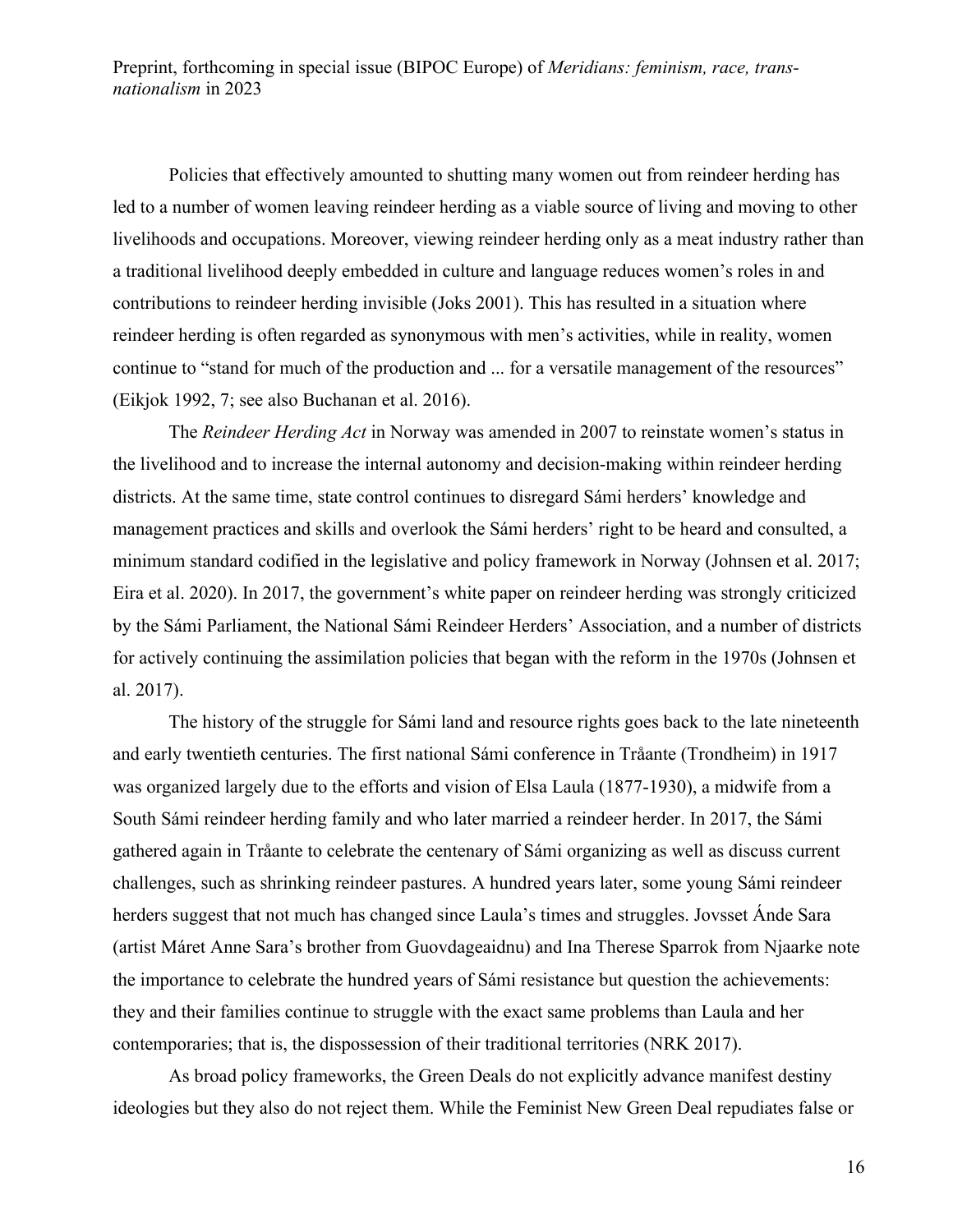harmful climate change responses and solutions and demands binding recognition of Indigenous land rights, including the enforcement of norm of free, prior and informed consent, it nevertheless calls for a "swift and just energy transition." This article has showed the difficulty of squaring the conflicting goals of Indigenous land rights and "swift and just energy transition" in Sámi reindeer herding.

### Dispossession through Green Deals?

Henrikke Sæthre Ellingsen (2020) suggests that Norway's policies disenfranchising the Sámi are a result of the state's ignorance of reindeer herding. In my view, the ignorance argument is not only far too benign but also overlooks the basic premise of settler colonialism: the dispossession of Indigenous peoples in the pursuit of the access to the land. Ellingsen does not disregard colonialism in Sápmi; she recognizes how its long existence continues today in the form of green colonialism. She further suggests that a large part of the problem is that there is not "enough knowledge of how the reindeer herding works in the NVE or OED"3 (Ellingsen 2020, 92-3). It is beyond the scope of this article to assess the degree of reindeer herding knowledge of Norwegian authorities in charge of natural resources but evidently, the question of dispossessing the Sámi of their reindeer pastures is not new. Since Laula's time, there have been countless studies, reports, white papers and other information about reindeer herding circumstances; more than probably nobody is able to keep track of. For this reason alone, it is hard to accept that the dispossession of Sámi territories boils down to ignorance of the key government agencies.

A more plausible explanation is willful disinterest combined with a neoliberal, technocratic cost-benefit calculation involved in all economic development initiatives, including the Green Shift: which is more important, electrifying the Norwegian society in the name of addressing the climate crisis or an Indigenous Sámi livelihood and its accompanying language and culture? Considering the history of viewing reindeer herding as a vanishing livelihood and the pervasive colonial discourse of manifest destiny, it is not difficult to see which one loses in the calculations. What is

<sup>&</sup>lt;sup>3</sup> The Norwegian Water Resources and Energy Directorate, and Ministry of Petroleum and Energy, respectively.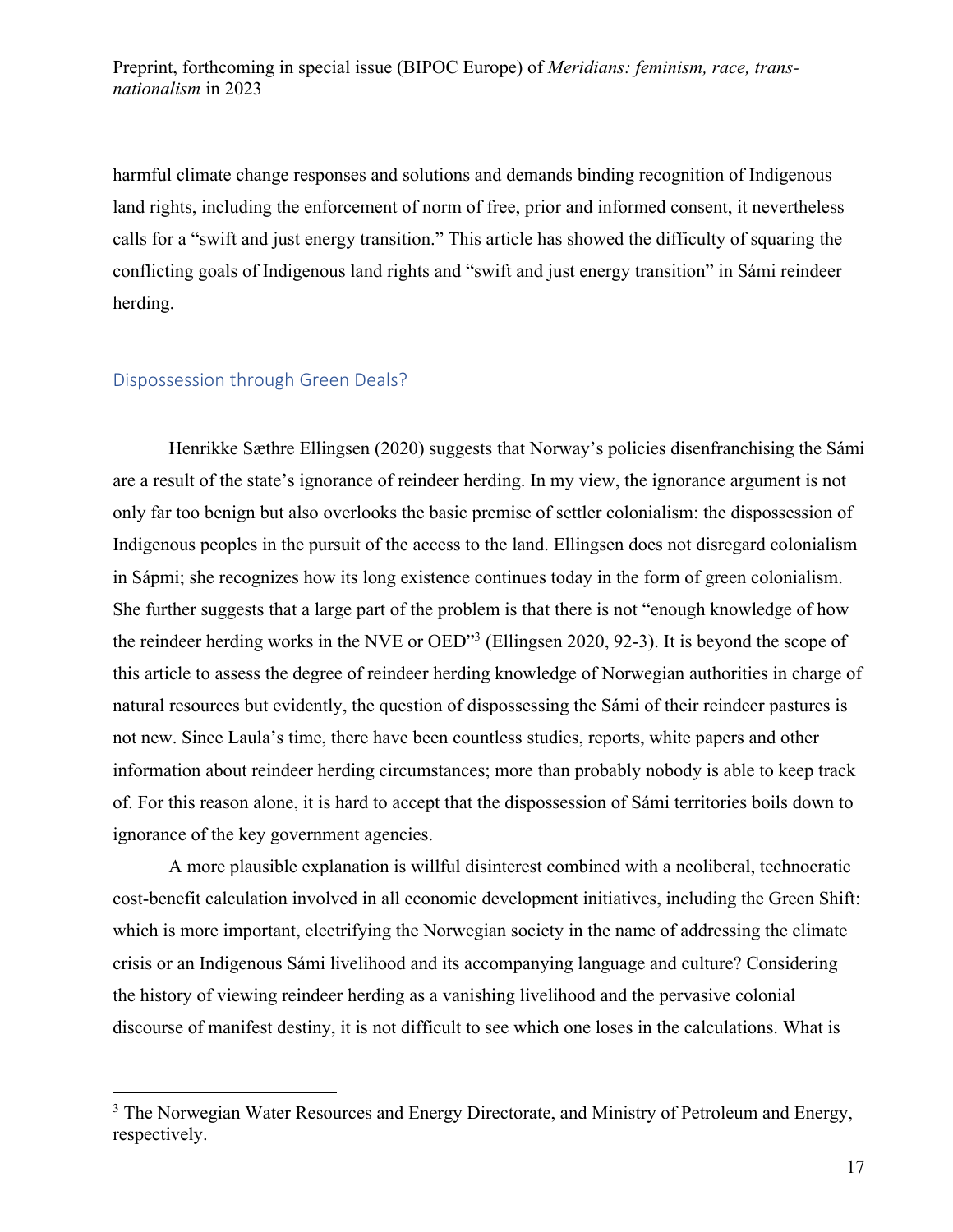more, the idea that knowledge or facts alone will prompt people or institutions to "do the right thing" has long been debunked in several fields, some suggesting that the core problem is not a deficit of information but power (Kearns 2021, "ClimateOne" 2021).

In the scramble of addressing the climate crisis, reindeer appears to have become the new buffalo. In the 19<sup>th</sup> century United States, the buffalo was sacrificed for the industrialization of the new nation and for gaining full access to the land the Plains peoples governed. Today, the livelihood of reindeer herding is being sacrificed for the energy transition. Settler colonial ideas of vanishing Indigenous peoples and manifest destiny have never ceased. They have shapeshifted into contemporary expressions of "giving way" and the "price we have to pay" in building a carbonneutral society. The Green Deals, including the FNGD, disregard the reality of conflicting policy objectives and the ways in which that reality is inextricably linked to the past policy making, and racist ideologies that continue to animate contemporary legislators. Such an oversight is not due to ignorance but a combination of refusal and incapability to tackle and engage with settler colonialism and the ways in which it informs the basic premises of contemporary societies and economies.

In the Plains, the buffalo was nearly exterminated because the central authorities deliberately turned blind eye to calls to prevent the slaughter. Extermination was also as a deliberate strategy of undermining Indigenous sovereignty. Today, the authorities in Norway turn blind eye to calls to prevent the elimination of the already fragmented reindeer pastures. Some may argue that the destruction of reindeer herding is not deliberate but "merely" an unfortunate casualty of the green energy development. In both cases, the sacrifice is driven by policies and legislation informed directly or indirectly by manifest destiny, the core ideology of settler colonialism according to which Indigenous peoples and their livelihoods are seen as perpetually disappearing as part the natural law of progress. This process has always been gendered in terms of its structure and effects. Moreover, looking through the prism of multiple trajectories and ideologies of settler colonialism, the difference between a purposeful destruction and "casualty of development" is ultimately not that significant because the end result is the same: the dispossession and the elimination of Indigenous peoples. As this article has argued, settler colonialism is not only a structure of perpetual elimination of Indigenous bodies but also of perpetual elimination of key sources of their material and cultural sustenance.

18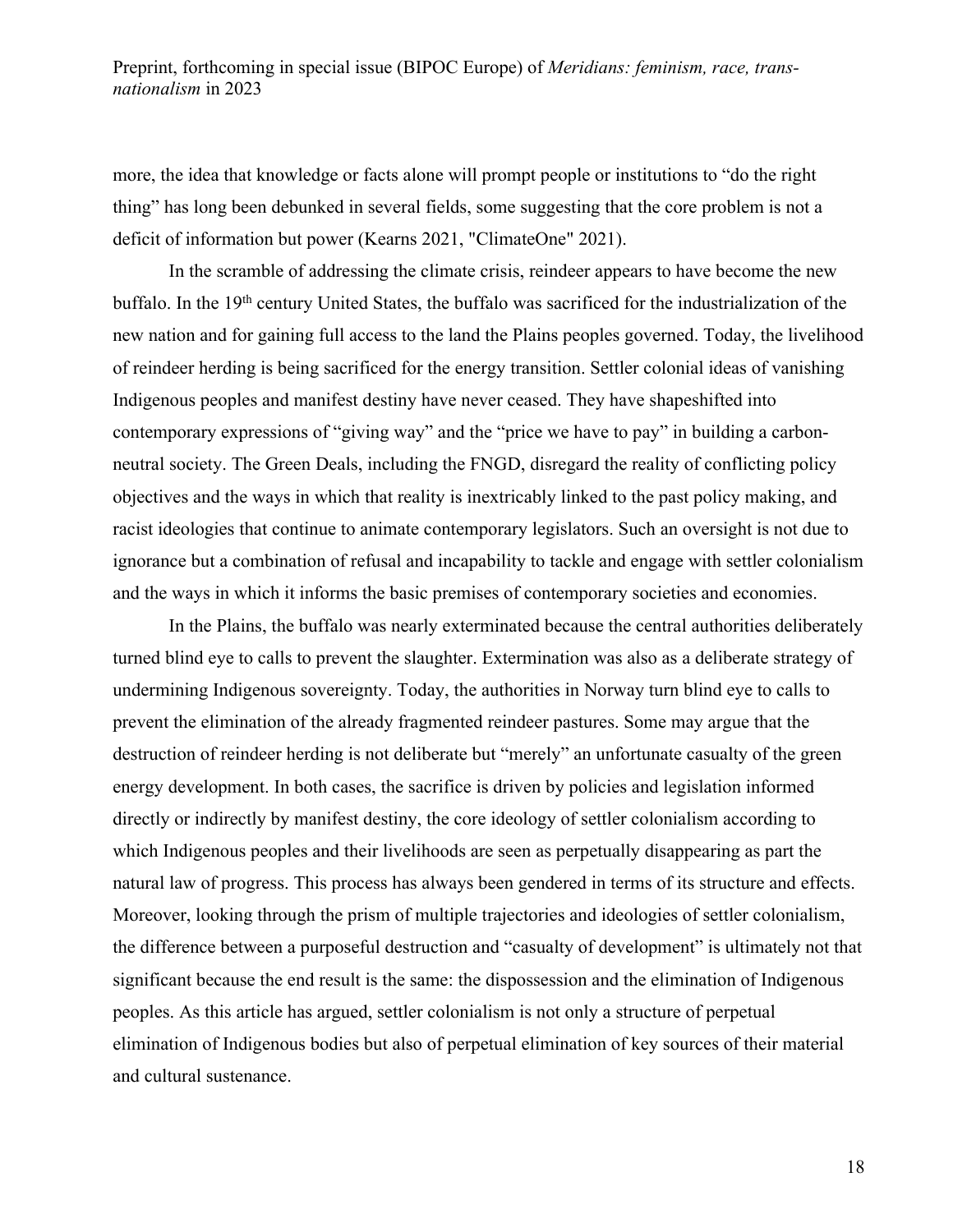## List of References:

Amft, Andrea. 2002. *Sápmi i förändringens tid. En studie av svenska samers levnadsvillkor under 1900-talet ur ett genus- och etnicitetsperspektiv*. Dissertation. Kungälv: Grafikerna Livréna.

Anti, Ánne Biret. 2021. "Go doarrumis ii leat šat ávki." *Ávvir*, 1 Feb., 2021.

- Anti, Ánne Biret, and Kila Anti. 2021. "Mu váibmu leamaš boazodoalus ja doppe dat bissu." *Ávvir*, 11 June, 2021, 8-11.
- Avila, Sofia. 2018. "Environmental justice and the expanding geography of wind power conflicts." *Sustainability Science,* 13 (3): 599–616.
- Balto, Alice. 2021. "Kárášjoga gielda hilgu oalát monsterlinjjá huksema: Mearrádusas dehálaš mearkkašupmi." *Ávvir*, 27 May, 2021, 4-5.
- Bjørklund, Ivar. 2016. "Fra formynder til forhandler: om inngrep, konsekvensanalyser og 'balansert sameksistens'." In *Samisk reindrift, norske myter*, edited by T. A. Benjaminsen, I. M. G. Eira and M. N. Sara, 177-193. Bergen: Fagbokforlaget.
- Bodenhorn, Barbara, and Olga Ulturgasheva. 2017. "Climate strategies: Thinking through Arctic examples." *Philosophical transactions of the Royal Society of London. Series A: Mathematical, physical, and engineering sciences* 375 (2095). https://doi.org/10.1098/rsta.2016.0363.
- Brannlund, Isabel, and Per Axelsson. 2011. "Reindeer management during the colonization of Sami lands: A long-term perspective of vulnerability and adaptation strategies." *Global Environmental Change-Human and Policy Dimensions* 21 (3): 1095-1105. https://doi.org/10.1016/j.gloenvcha.2011.03.005.
- Buchanan, Astri, Maureen G. Reed, and Gun Lidestav. 2016. "What's counted as a reindeer herder? Gender and the adaptive capacity of Sami reindeer herding communities in Sweden." *Ambio* 45 (3): 352-362. https://doi.org/10.1007/s13280-016-0834-1.
- "ClimateOne," 25 Nov. , 2021, in *Rewind finding the heart to talk about climate*, 52:43, https://www.climateone.org/audio/rewind-finding-heart-talk-about-climate.
- Crook, Martin, and Damien Short. 2014. "Marx, Lemkin and the genocide–ecocide nexus." *The International Journal of Human Rights* 18 (3): 298-319. https://doi.org/https://doi.org/10.1080/13642987.2014.914703.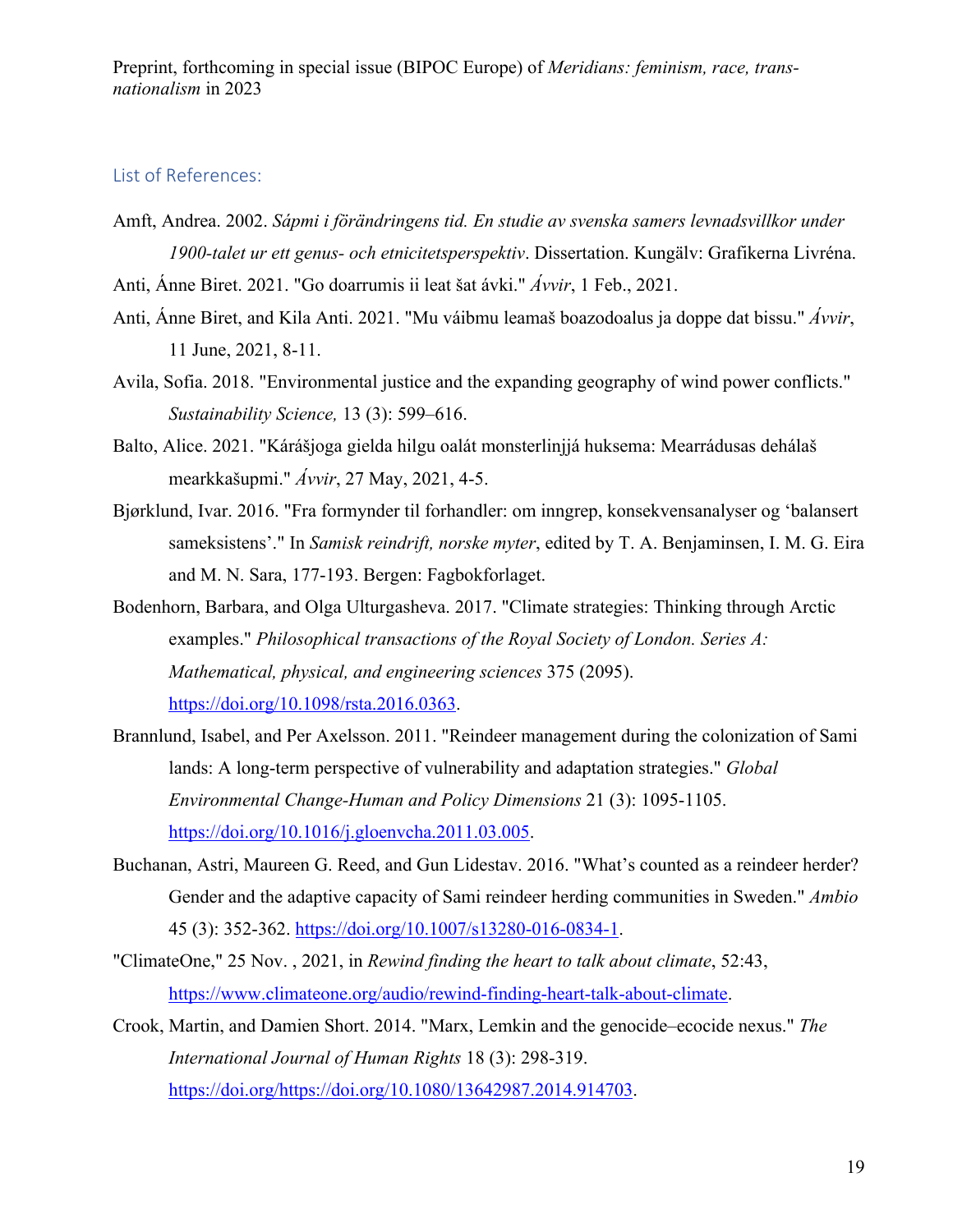- Degteva, Anna, and Christian Nellemann. 2013. "Nenets migration in the landscape: impacts of industrial development in Yamal peninsula, Russia." *Pastoralism: Research, Policy and Practice* 3 (15). http://www.pastoralismjournal.com/content/3/1/.
- Dunlap, Alexander. 2017a. ""A Bureaucratic Trap:" Free, Prior and Informed Consent (FPIC) and Wind Energy Development in Juchitán, Mexico." *Capitalism Nature Socialism* 29: 1-21. https://doi.org/10.1080/10455752.2017.1334219.
- ---. 2017b. "The 'solution' is now the 'problem:' wind energy, colonisation and the 'genocideecocide nexus' in the Isthmus of Tehuantepec, Oaxaca." *The International Journal of Human Rights*: 1-24. https://doi.org/10.1080/13642987.2017.1397633.
- Eikjok, Jorunn. 1992. "The Situation of Men and Women in the Reindeerherding Society." *Diehtogiisá* 1: 7-8.
- Eira, Inger Marie Gaup, Anders Oskal, Inger Hanssen-Bauer, and Svein Disch Mathiesen. 2018. "Snow cover and the loss of traditional indigenous knowledge." *Nature Climate Change* 8 (11): 928-931. https://doi.org/10.1038/s41558-018-0319-2.
- Eira, Inger Marie, Ole Magga, Mathis Bongo, Mikkel Sara, Svein Mathiesen, and Anders Oskal. 2020. "The Challenges of Arctic Reindeer Herding: The Interface between Reindeer Herders Traditional Knowledge and Modern Understanding of the Ecology, Economy, Sociology and Management of Sami Reindeer Herding."

Eira, Nils Isak. 1994. *Bohccuid luhtte. Gulahallat ja ollášuhttit siidadoalu*. Guovdageaidnu: Dat.

- Ellingsen, Henrikke Sæthre. 2020. "Resistance to Wind Power Development in Norway: Exploring Power, Knowledge Production and Injustice at Fosen and Frøya." MSc Thesis MSc Thesis, Institute of Sociology and Human Geography, University of Oslo.
- European Commission. 2019. *Communication from the Commission. The European Green Deal.*  European Commission (Brussels).

Fanon, Franz. 1967. "Algeria unveiled." In *A dying colonialism*, 35-67. New York: Grove Press.

- Feminist Green New Deal. 2019. "A Feminist Agenda for a Green New Deal." http://feministgreennewdeal.com/principles/.
- Galvin, Ray, and Noel Healy. 2020. "The Green New Deal in the United States: What it is and how to pay for it." *Energy Research & Social Science* 67: 101529. https://doi.org/https://doi.org/10.1016/j.erss.2020.101529.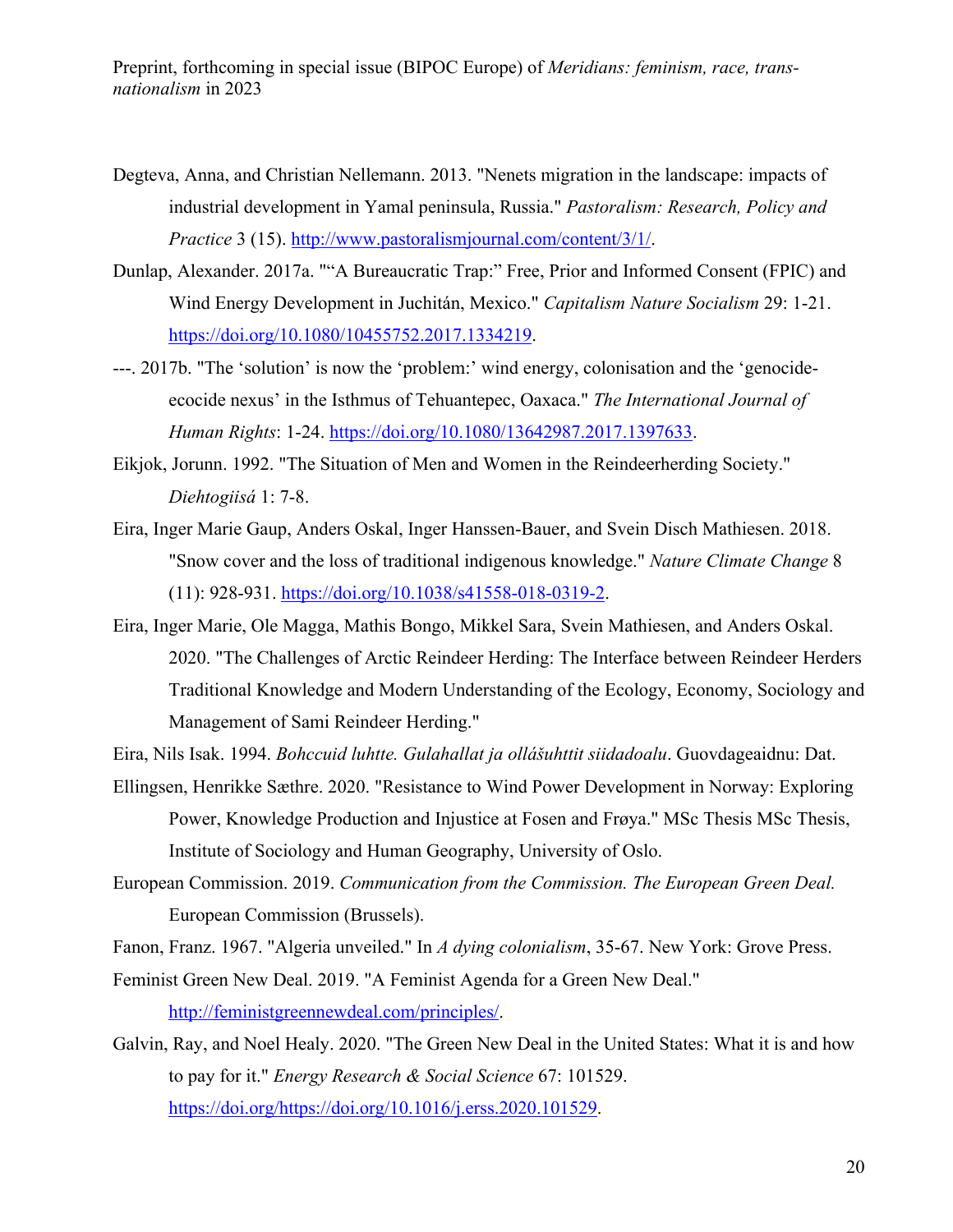- Isenberg, Andrew C. 1992. "Toward a policy of destruction: Buffaloes, law, and the market, 1803- 83." *Great Plains Quarterly* 12 (4): 227-241.
- ---. 2000. *The Destruction of the Bison: An Environmental History, 1750-1920*. Cambridge University Press.
- Jaakkola, Jouni J. K., Suvi Juntunen, and Klemetti Näkkäläjärvi. 2018. "The Holistic Effects of Climate Change on the Culture, Well-Being, and Health of the Saami, the Only Indigenous People in the European Union." *Current Environmental Health Reports*. https://doi.org/10.1007/s40572-018-0211-2. https://doi.org/10.1007/s40572-018-0211-2.
- Johnsen, Kathrine I., Svein D. Mathiesen, and Inger Marie Gaup Eira. 2017. "Sámi reindeer governance in Norway as competing knowledge systems: a participatory study." *Ecology and Society* 22 (4). https://doi.org/10.5751/ES-09786-220433.
- Joks, Solveig. 2001. *Boazosámi nissonolbmot – guovddážis báike- ja siidadoalus, muhto vajálduvvon almmolaččat*. Vol. 5.*Diedut*. Guovdageaidnu: Sámi Instituhtta.
- Kaiser, Niclas. 2011. "Mental health problems among the Swedish reindeer-herding Sami population in perspective of intersectionality, organisational culture and acculturation." PhD diss., Department of Clinical Sciences, Division of Psychiatry, Umeå University.
- Kearns, Faith. 2021. *Getting to the Heart of Science Communication. A Guide to Effective Engagement*. Washington, DC: Island Press.
- Klesty, Victoria. 2021. "With help from Tesla, nearly 80% of Norway's new car sales are electric." reuters.com. Last Modified 4 Oct. https://www.reuters.com/business/autostransportation/tesla-pushes-norways-ev-sales-new-record-2021-10-01/.
- Kuokkanen, Rauna. 2011. "Indigenous Economies, Theories of Subsistence and Women: Social Economy as a Basis for Indigenous Governance." *American Indian Quarterly* 95 (2): 93- 128.
- ---. 2020a. "The Deatnu Agreement: a contemporary wall of settler colonialism." *Settler Colonial Studies* 10 (4): 508-528. https://doi.org/10.1080/2201473X.2020.1794211.
- ---. 2020b. "Reconciliation as a Threat or Structural Change? The Truth and Reconciliation Process and Settler Colonial Policy Making in Finland." *Human Rights Review* 21 (3): 293–312.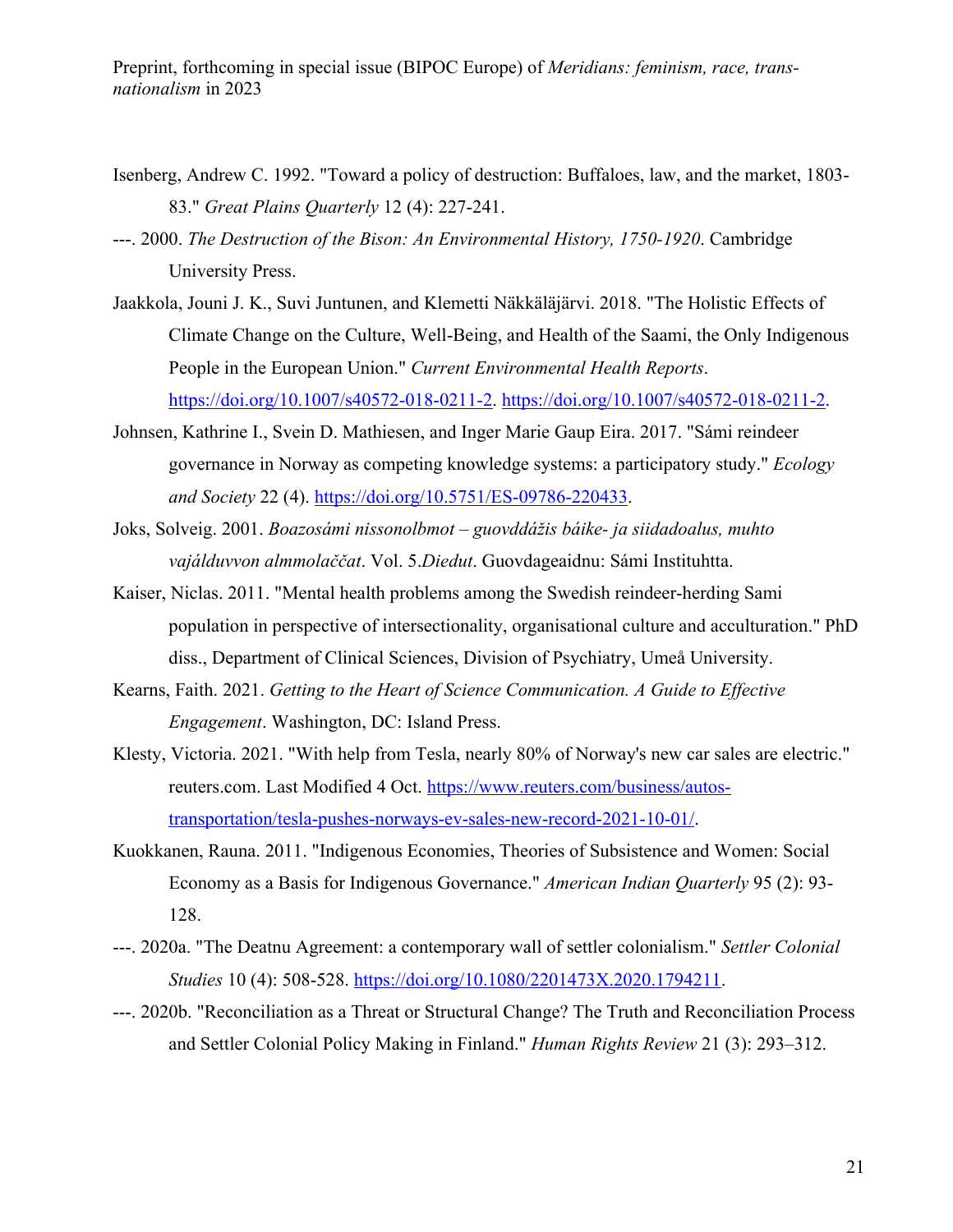Labba, Kristina. 2015. "The legal organization of Sami reindeer herding and the role of the siida." In *Indigenous Rights in Scandinavia: Autonomous Sami Law*, edited by Christina Allard and Susann Funderud Skogvang, 141-153. Farnham: Ashgate.

Landbruksdepartementet. 1976. Om lov om reindrift. Oslo: Landbruksdepartementet.

Laula, Elsa. 1904. *Inför lif eller död? Sanningsord i de lappska förhållandena*. Stockholm: Wilhelmssons boktryckeri.

- Lawrence, Rebecca. 2014. "Internal colonisation and indigenous resource sovereignty: wind power developments on traditional Saami lands." *Environment and Planning D: Society and Space* 32: 1036–1053.
- Lund, Svein, Peer Gaup, and Piera Jovnna Somby. 18 July 2020. *Bieggafápmu vai boazodoallu? Fáddáraporta 3.* Motvind Norge & Ávjovári Luonddugáhttenlihttu (Guovdageaidnu).
- MacGregor, Sherilyn. 2009. "A stranger silence still: the need for feminist social research on climate change." *The Sociological review* 57 (s2): 124-140. https://doi.org/10.1111/j.1467- 954X.2010.01889.x.
- Magga, Anne-Maria. 2018. "Ounastunturin terrori ja uudisasutus Enontekiöllä: Saamelainen poronhoito suomalaisen asuttajakolonialismin aikakaudella." *Politiikka* 60 (3): 251-259.
- Näkkäläjärvi, Klemetti. 1996. "Reindeer Earmarks as a Sami Cultural System." In *Awakened Voice. Sami Traditional Knowledge*, edited by Elina Helander, 81-94. Guovdageaidnu: Sami Institute.
- Näkkäläjärvi, Klemetti, Suvi Juntunen, and Jouni J.K. Jaakkola. 2020. *SAAMI – Saamelaisten sopeutuminen ilmastonmuutokseen -hankkeen tieteellinen loppuraportti.* Valtioneuvosto (Helsinki).
- Nelleman, Christian. 2017. *Utbygging av vindkraft i Fovsen-Njaarke/Fosen reinbeitedistrikt: Konsekvenser for reindriften i Sørgruppen. Med intervjuer av reindrift av Peer Gaup og Ol Johan Gaup.*
- Nichols, Robert. 2020. *Theft Is Property! Dispossession & Critical Theory*. Duke University Press.
- Normann, Susanne. 2021. "Green colonialism in the Nordic context: Exploring Southern Saami representations of wind energy development." *Journal of Community Psychology* 49 (1): 77- 94. https://doi.org/https://doi.org/10.1002/jcop.22422.
- NRK. 2017. Elsa Laula Renberg, kvinnen som samlet Sapmi. NRK.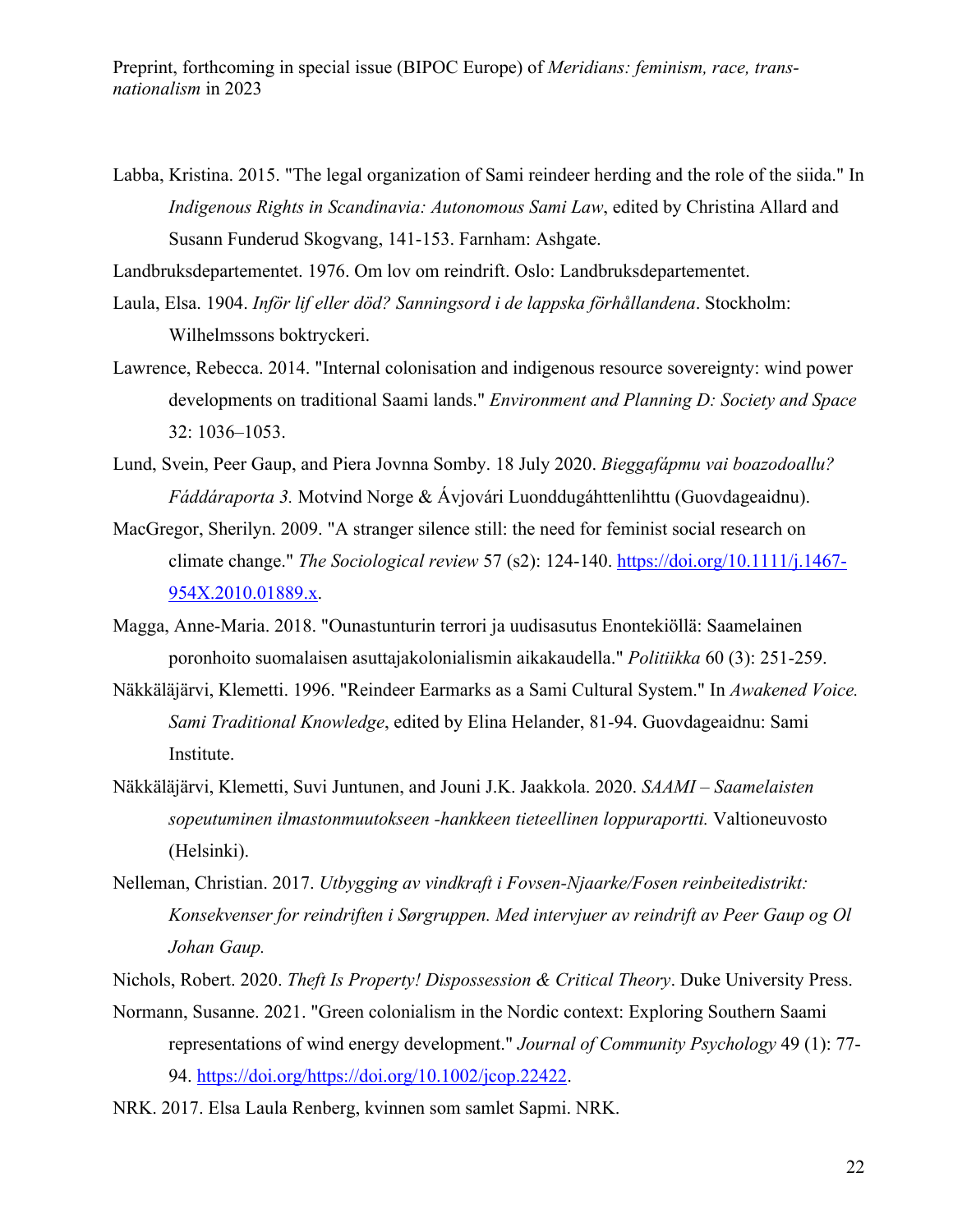- Oskal, Nils, and Mikkel Nils Sara. 2001. *Reindriftssamiske sedvaner og rettsoppfatninger om land. Reindriften i Finnmark*. Oslo: Cappelens forlag.
- Österlin, Carl, and Kaisa Raitio. 2020. "Fragmented Landscapes and Planscapes—The Double Pressure of Increasing Natural Resource Exploitation on Indigenous Sámi Lands in Northern Sweden." *Resources* 9 (104). https://doi.org/10.3390/resources9090104.
- Pérez, Jean-Louis, and Guillaume Pitron. 2020. The Dark Side of Green Energies. France.
- Piven, Ben. 2021. "Red Black & Green New Deal: Climate agenda for Black Lives Matter." aljazeera.com. Last Modified 25 May. https://www.aljazeera.com/economy/2021/5/25/redblack-green-new-deal-climate-agenda-for-black-lives-matter.
- Rifkin, Mark. 2017. *Beyond settler time. Temporal sovereignty and Indigenous self-determination*. Durham & London: Duke University Press.
- Sámi Instituhtta. 1979. "Boazosámi æmidiid bargodilálasvuodat. Flyttsamekvinnens arbeidssituasjon. Poronhoitossaamelaisnaisten työtilanteesta." *Diedut* 4.
- Sárá, Máret. 1990-1. "Reindeer herding women are oppressed." *Sáráhkká. Newsletter of Sami Women's Association*.
- ---, ed. 2003. *Boazodoalloealáhusa nissonpolitihkalaš seminára. Seminar om kvinnepolitikk in rendriftsnæringen*, *Raporta/Rapport. 10 Dec. 2002 Romsa/Tromsø*. Alta: Boazodoallohálddahus.
- Sidortsov, Roman, Aytalina Ivanova, and Florian Stammler. 2016. "Localizing governance of systemic risks: A case study of the Power of Siberia pipeline in Russia." *Energy Research & Social Science*.
- Skarin, A., C. Nellemann, L. Rønnegård, P. Sandstrøm, and H. Lundqvist. 2015. "Wind farm construction impacts reindeer migration and movement corridors." *Landscape Ecology* 30 (8): 1527-1540.
- Skarin, Anna, Per Sandström, and Moudud Alam. 2018. "Out of sight of wind turbines—Reindeer response to wind farms in operation." *Ecology and Evolution* 8 (19): 9906-9919. https://doi.org/https://doi.org/10.1002/ece3.4476.
- Skum, Iselin. 2021. "Čájáhus sáhttá boktit garra dovdduid." *Ávvir*, 12 Aug., 2021.